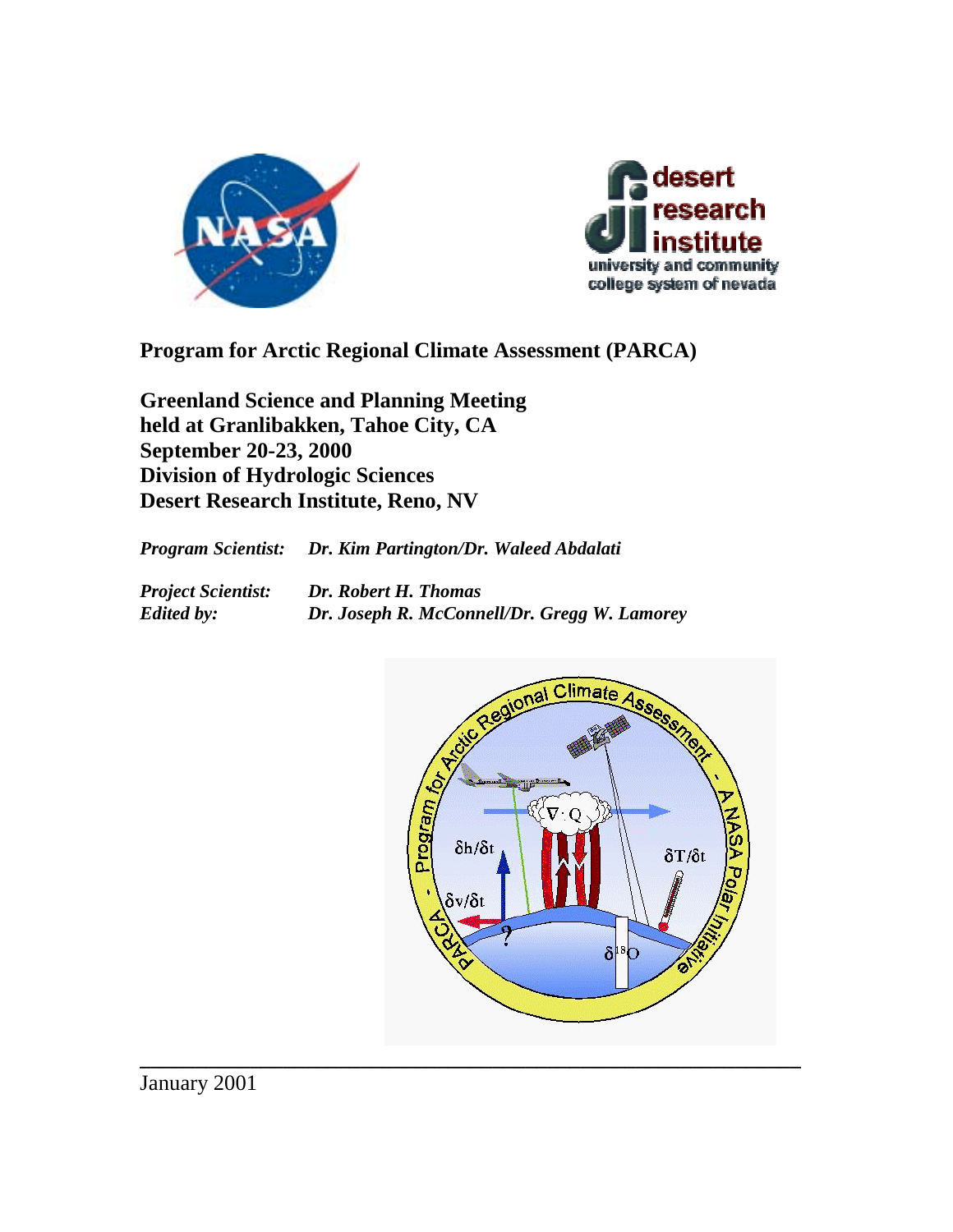**Program for Arctic Regional Climate Assessment (PARCA)** 

**Greenland Science and Planning Meeting held at Granlibakken, Tahoe City, CA September 20-23, 2000 Division of Hydrologic Sciences Desert Research Institute, Reno, NV** 

*Dr. Waleed Abdalati, Cryospheric Sciences Program Manager, NASA Headquarters Code YS, 300 E Street, SW Washington DC 20546*

\_\_\_\_\_\_\_\_\_\_\_\_\_\_\_\_\_\_\_\_\_\_\_\_\_\_\_\_\_\_\_\_\_\_\_\_\_\_\_\_\_\_\_\_\_\_\_\_\_\_\_\_\_\_\_\_\_\_\_\_\_\_\_\_\_\_\_\_\_\_\_\_

*Dr. Robert H. Thomas, Project Scientist EG&G Services, Inc., NASA Wallops Flight Facility Wallops Island VA 23337-1114* 

*Dr. Joseph R. McConnell and Dr. Gregg W. Lamorey, Editors Desert Research Institute, 2215 Raggio Parkway Reno, NV 89512-1095*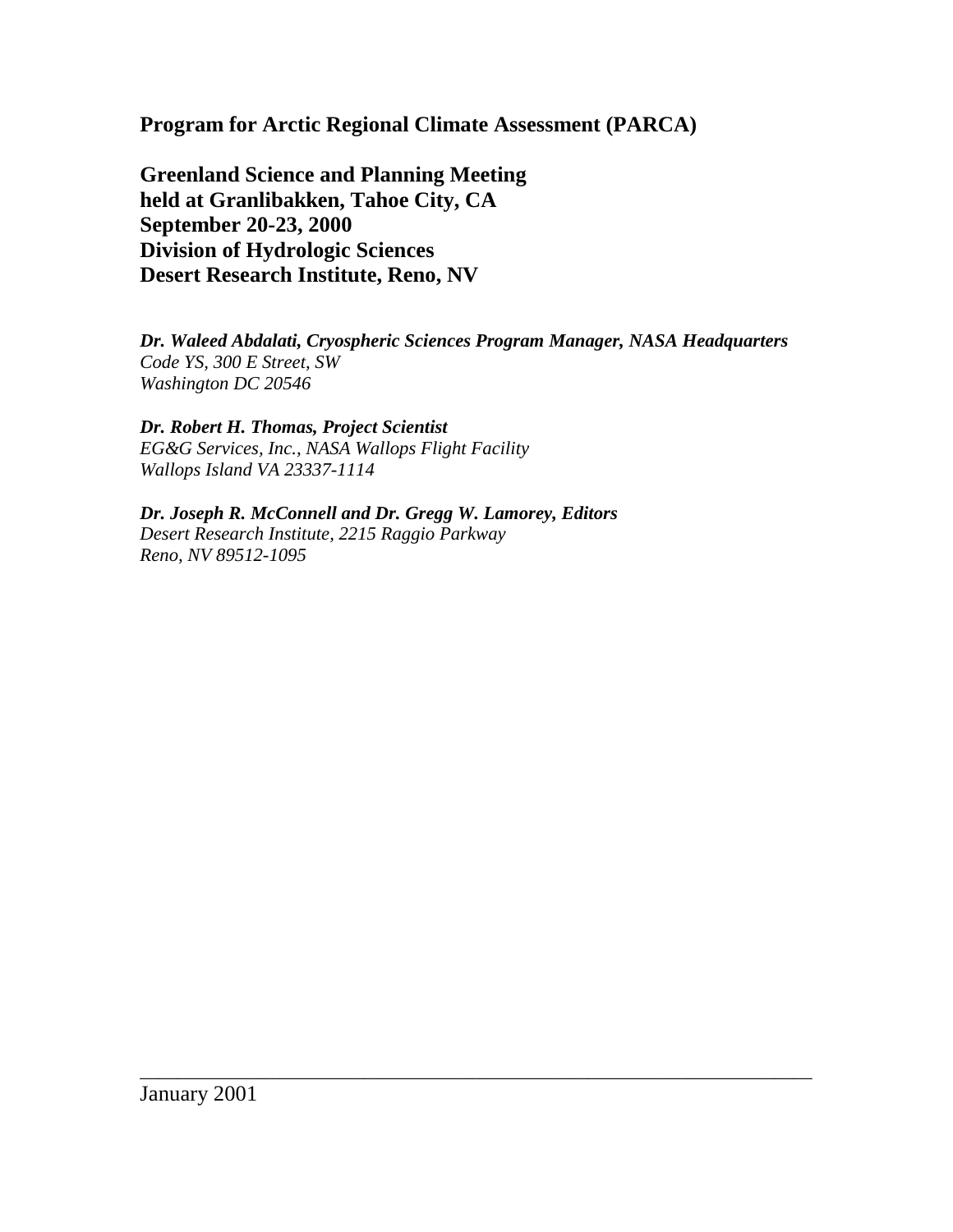# **Table of Contents**

| A Strategy for Investigating Near-Coastal Ice Dynamics in Greenland 11 |  |
|------------------------------------------------------------------------|--|
|                                                                        |  |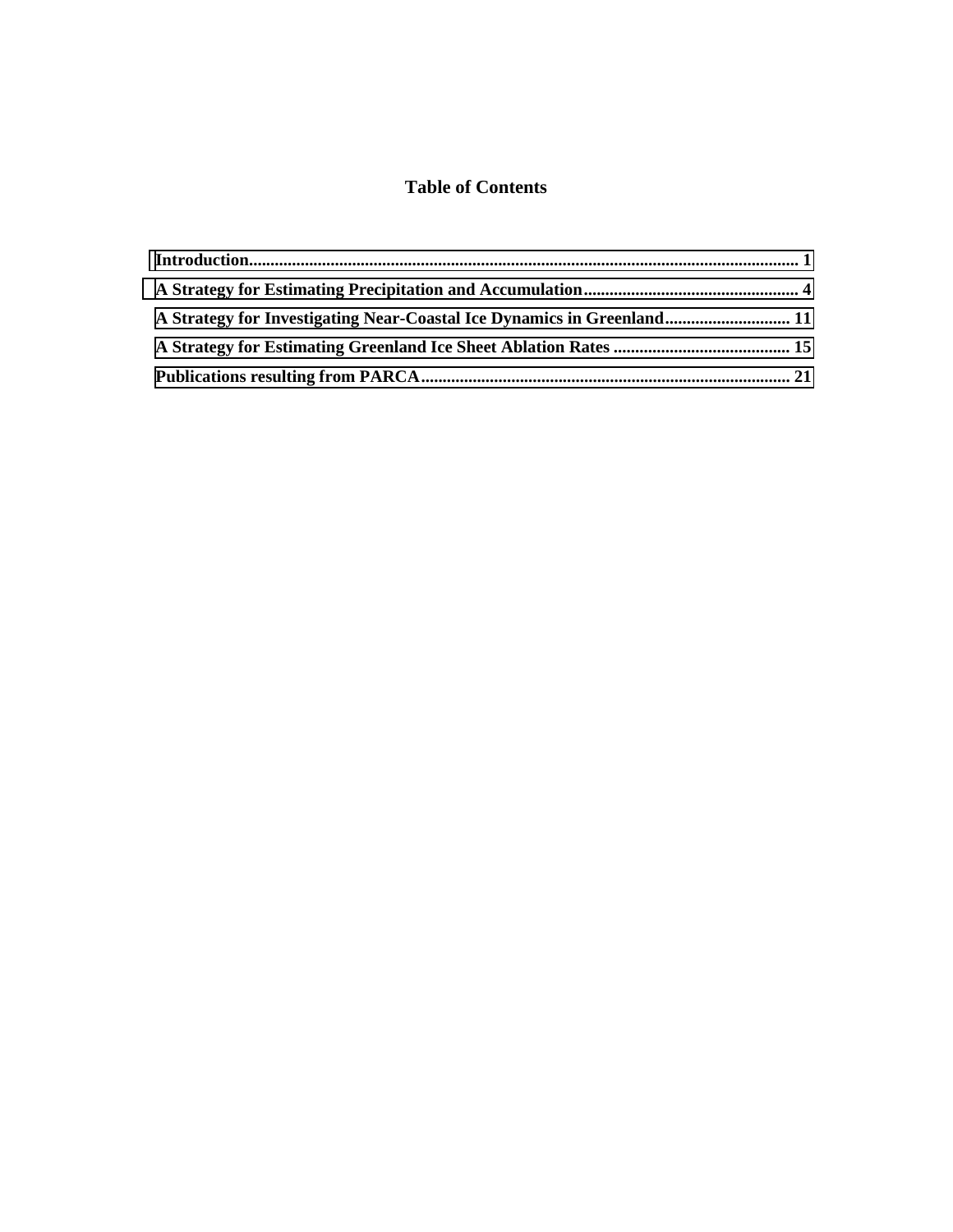<span id="page-3-0"></span>**Program for Arctic Regional Climate Assessment (PARCA)** 

**Recommendations for future research on the observed behavior of the Greenland ice sheet, and to provide ancillary information needed to interpret results from the Geoscience Laser Altimeter System (GLAS) aboard NASA's ICESAT** 

### **Introduction**

PARCA results have significantly improved our understanding of the mass balance of the Greenland ice sheet. Prior to the program, we could not determine whether the ice sheet was increasing or decreasing in volume and mass-balance errors were equivalent to about + 10 cm/yr thickness change for the entire ice sheet. Since then, repeat surveys by satellite radar altimeter (1978-88, and 1992-99) and by aircraft laser altimeter (1993/4 - 1998/9), and volume-balance estimates from comparison of total snow accumulation with total ice discharge have been made. All show that the entire region of the ice sheet above about 2000-m elevation has been close to balance (within 1cm/yr) for at least the past few decades. However, there are smaller areas showing quite rapid change that can largely be explained by temporal variability in snow-accumulation rates. Some areas appear to be undergoing large changes, which may be ongoing adjustments to events since the last glacial maximum, or they may be indicative of changes that began only recently. In particular, most surveyed outlet glaciers are thinning in their lower reaches and a large area of ice sheet in the southeast has also thinned substantially over the past few decades, at rates that increase to more than  $1 \text{ m/yr}$  near the coast. Only part of this thinning can be explained by increased melting associated with recent warmer summers indicating that ice discharge velocities must also have increased.

Continuous GPS measurements by a receiver installed by PARCA on bedrock near Kangerlussuaq, show that the earth's crust in that region is subsiding at about  $6+1$  mm/yr. This result is qualitatively consistent with archeological and historical evidence from along the southwest coast of Greenland, that indicates varying rates of subsidence in that region over the last three thousand years or so. Although PARCA results show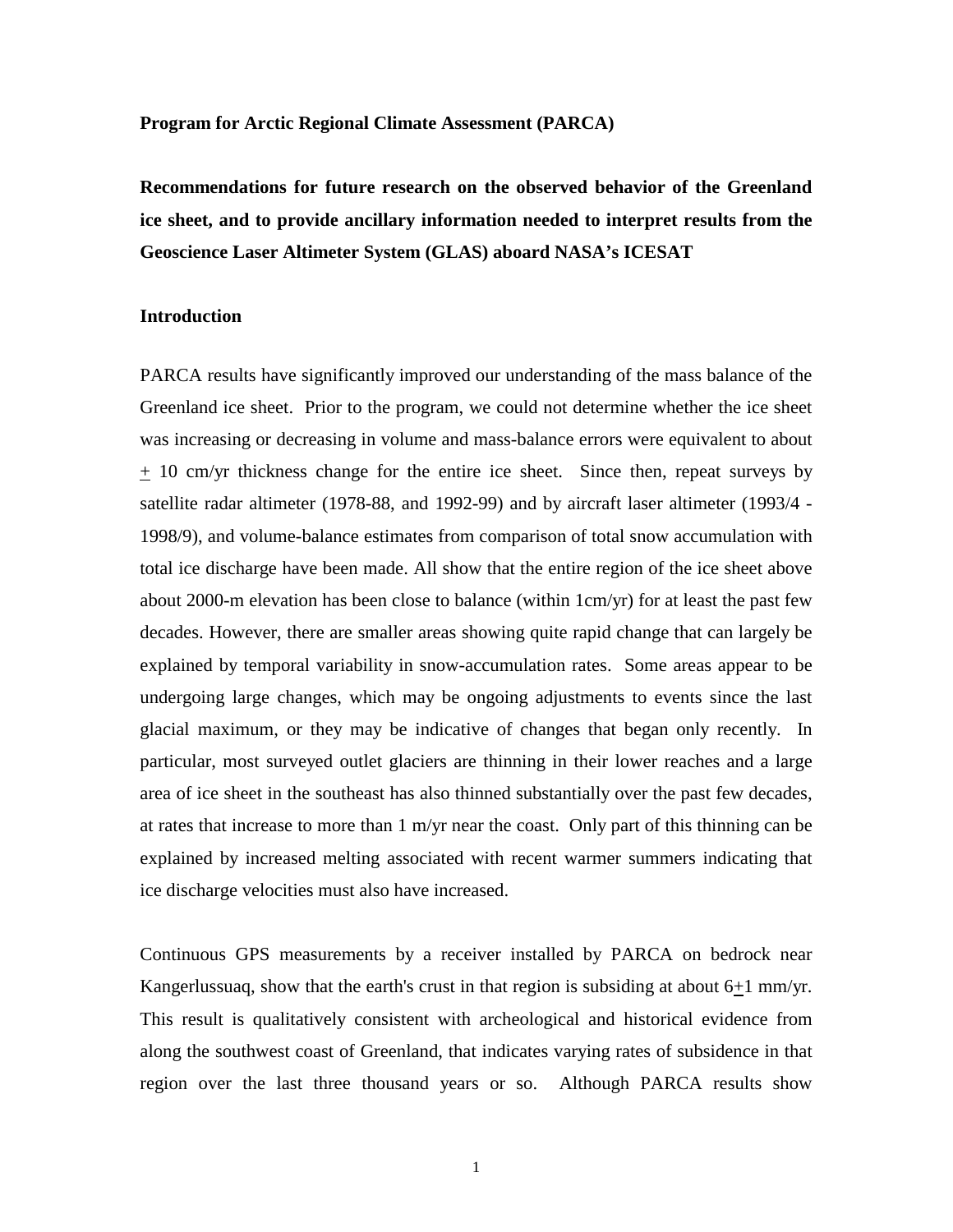substantial thickening of the southwestern part of the ice sheet during the past few decades, the observed rate of subsidence is too large to be caused by the earth's elastic response to this thickening. However, together with the historical evidence, it could indicate that after ice-sheet retreat peaked during the climatic optimum the western margin of the ice sheet may have reversed itself and begun readvancing around 2000- 3000 years ago.

By contrast to the overall balance at high elevations, the laser surveys reveal significant thinning along 70% of the ice sheet periphery below 2000 m elevation. Thinning rates of more than 1 m/yr are common along many outlet glaciers, in some cases at elevations up to 1500 m. Warmer summers along parts of the coast may have caused a few tens of cm/yr additional melting, but most of the observed thinning probably results from increased glacier velocities and associated creep rates. Three glaciers in the northeast all show patterns of thickness change indicative of surging behavior and one has been independently documented as a surging glacier. Possible explanations for the widespread thinning, at all latitudes, of most surveyed glaciers include temporal changes in snowfall and/or surface ablation, and long- or short-term dynamic effects.

In order to address these issues, PARCA investigators formed the following three working groups to discuss these possibilities and to recommend research strategies to address them:

- 1. A strategy for estimating precipitation and accumulation
- 2. A strategy for investigating near-coastal ice dynamics
- 3. A strategy for estimating ice sheet ablation rates

It is clear that problems in the interpretation of measured values of ice-surface elevation changes faced by PARCA will also apply to the interpretation of all future measurements of elevation change, particularly those acquired by GLAS aboard NASA's ICESat, which will begin collecting data in early 2002. The working-group recommendations include activities aimed at improving our understanding sufficiently for reliable modeling of some of the natural variability that will strongly affect GLAS results. Thus, in addition to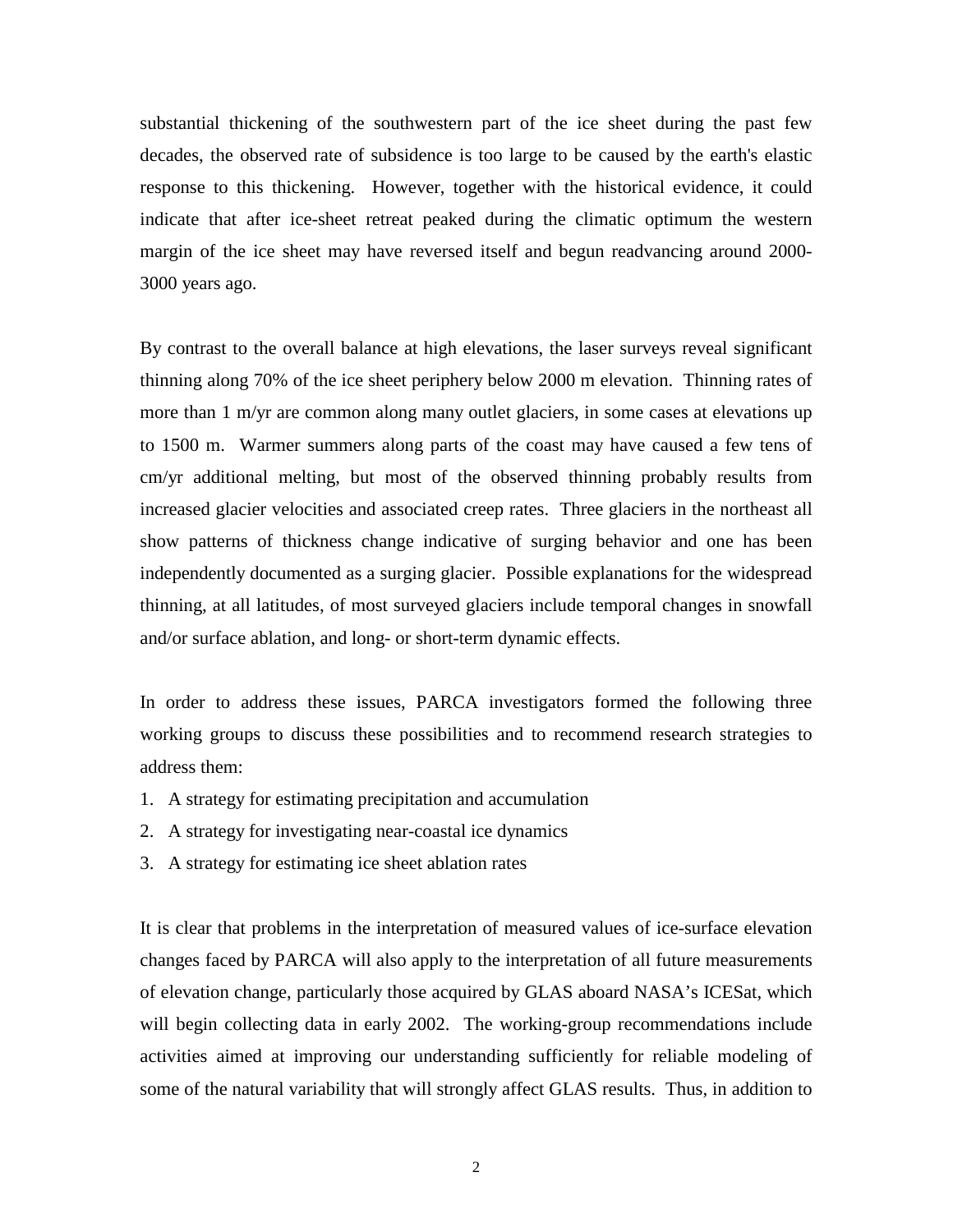understanding coastal thinning, we believe that a major goal of future PARCA research should be development of models that reliably hindcast temporal variability in snowfall and surface ablation over the ice sheet. Our priority to date has been to measure these using shallow ice cores and Automatic Weather Stations. However, it is clear that such measurements cannot be routinely made during and after every satellite-altimeter mission at sufficient spatial resolution to provide the information needed to correct observed elevation changes for natural variability in snowfall and ablation. Our goal must be to have models in place that can use analyses from operational weather-forecasting models to provide ongoing maps of accumulation and ablation rates over both polar ice sheets. We believe this will be best achieved by developing appropriate capabilities for Greenland, where the existing data base is far richer than for Antarctica, and where acquisition of new data can be both rapid and at low cost.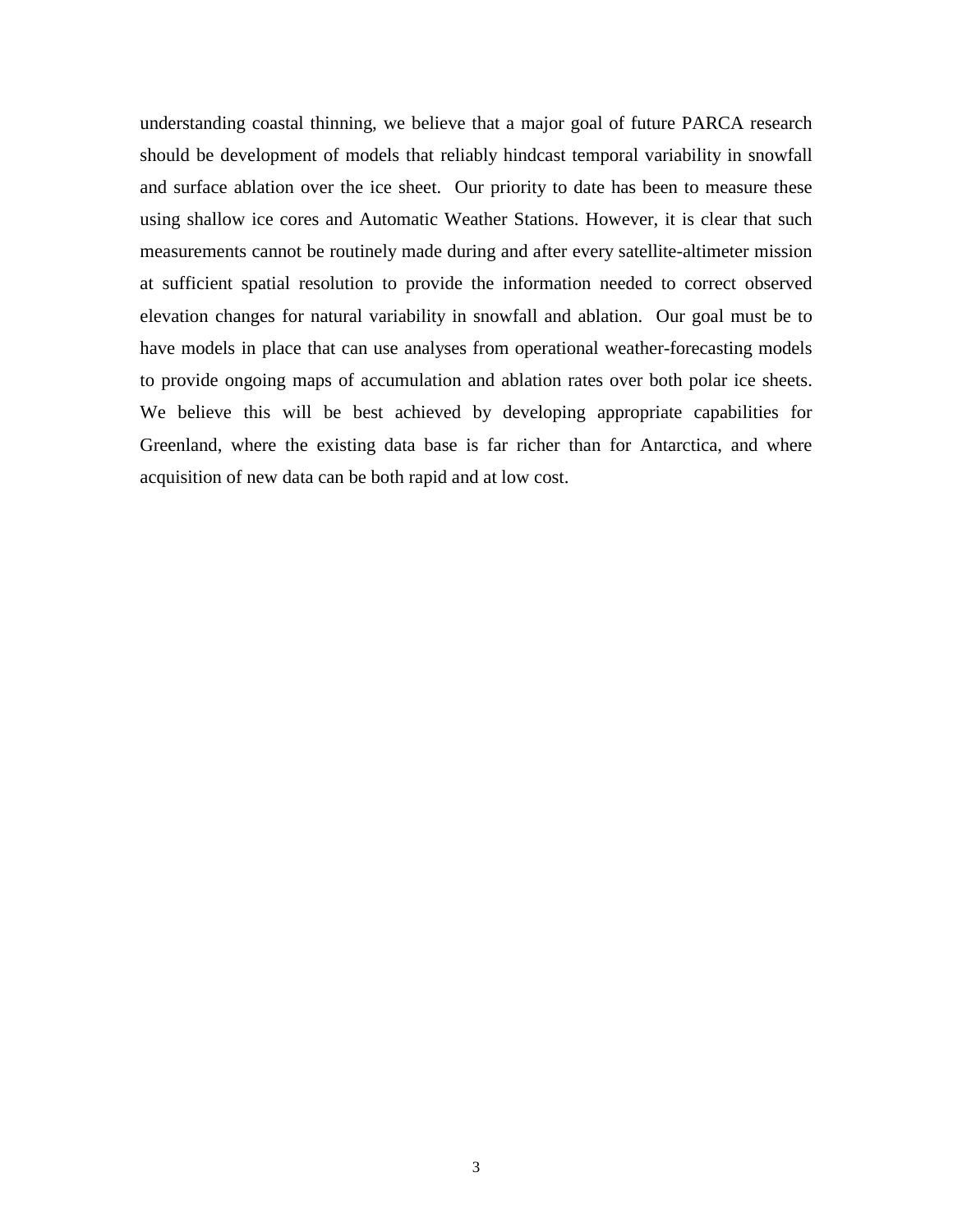### <span id="page-6-0"></span>**A Strategy for Estimating Precipitation and Accumulation**

## **Summarized from discussions within a PARCA working group by R. Bales ([roger@hwr.arizona.edu\)](mailto:roger@hwr.arizona.edu)**

Working group members:

Roger Bales David Bromwich Prasad Gogineni Joe McConnell Ellen Mosley-Thompson Tom Mote

Accurate estimates of net snow accumulation are a critical requirement for both ice-sheetwide and point water mass-balance studies. Such information is needed over at least three time periods. First, seasonal to inter-annual measures of accumulation over the ice sheet are critical to both validate and interpret the changes observed in repeat altimetry missions. In-situ accumulation data are also required to evaluate precipitation estimates retrieved from analysis and modeling of operational weather data. The large year-to-year variability observed in measurements of net accumulation over the ice sheet means that accumulation estimates, whether from ice-core measurements or meteorological modeling, must be coincident in time with the altimetry. Near-coastal measurements of precipitation and evaporation over the same time period aid in estimating accumulation in the percolation zone, where melting precludes the use of ice cores. Second, multi-decadal measures of accumulation and precipitation establish the magnitude of inter-annual variability over the ice sheet, and provide ground validation for longer-term changes observed in satellite missions. Third, multi-century accumulation histories, available only from ice cores, establish the magnitude of regional and ice-sheet-wide variability in accumulation and are essential to determine whether shorter-term changes reflect natural variability or longer-term trends.

From 1995 through 1999 PARCA investigators recovered over 2100 m of firn and ice cores by drilling 75 different cores at 50 distinct locations. Analysis of seasonally varying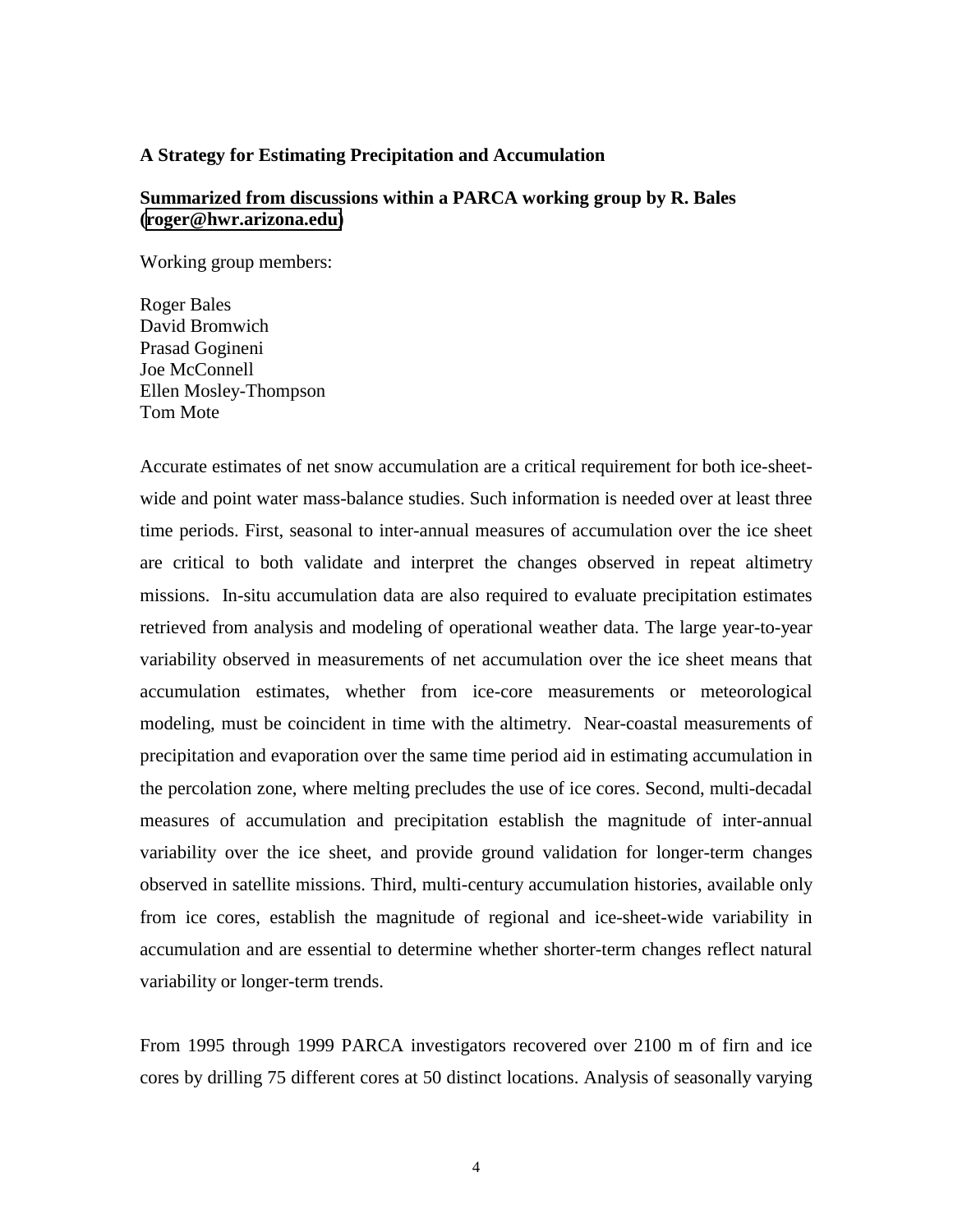impurities in the cores allowed reconstruction of net annual accumulation, and in many cases with near zero dating uncertainty. These cores represent a significant addition to the data available to the scientific community to support various efforts to estimate ice-sheet-wide accumulation. Historical data were also reanalyzed, and ice-sheet wide maps of accumulation developed (Figure 1). Average accumulation over the ice sheet is estimated to be  $\sim 30$  g cm<sup>-2</sup> yr<sup>-1</sup>. Our knowledge of accumulation is much better in the higher-elevation, interior part of the ice sheet, as most of the ice cores are from this dry-snow zone. Above 1800-m elevation, mean accumulation is ~29 g  $cm^{-2}$  yr<sup>-1</sup>. Average uncertainty (standard deviation) in estimates of net accumulation at a point within this region is generally less than  $7 \text{ g cm}^{-2}$ 



Figure 1. Accumulation map for the Greenland ice sheet (Bales et al., 2000, Geophysical Research Letters, in press).

 $yr^{-1}$ , or 24% of mean accumulation. Regionally, accumulation varies from under 15 g  $\text{cm}^{-2}$  yr<sup>-1</sup> in the northeast to 30-50 g cm<sup>-2</sup> yr<sup>-1</sup> in the west to over 50 g cm<sup>-2</sup> yr<sup>-1</sup> in the southeast. Because there are multiple cores in most regions, the regional uncertainty in accumulation is considerably lower than the 7  $\rm g \, cm^{-2} \, yr^{-1}$  average uncertainty at a point.

Estimates of regional uncertainty for selected drainage basins above ~2000-m elevation, based on all available ice-cores spanning many time periods and assuming that net snow accumulation is near zero at the equilibrium line, are shown in Figure 2. Note that these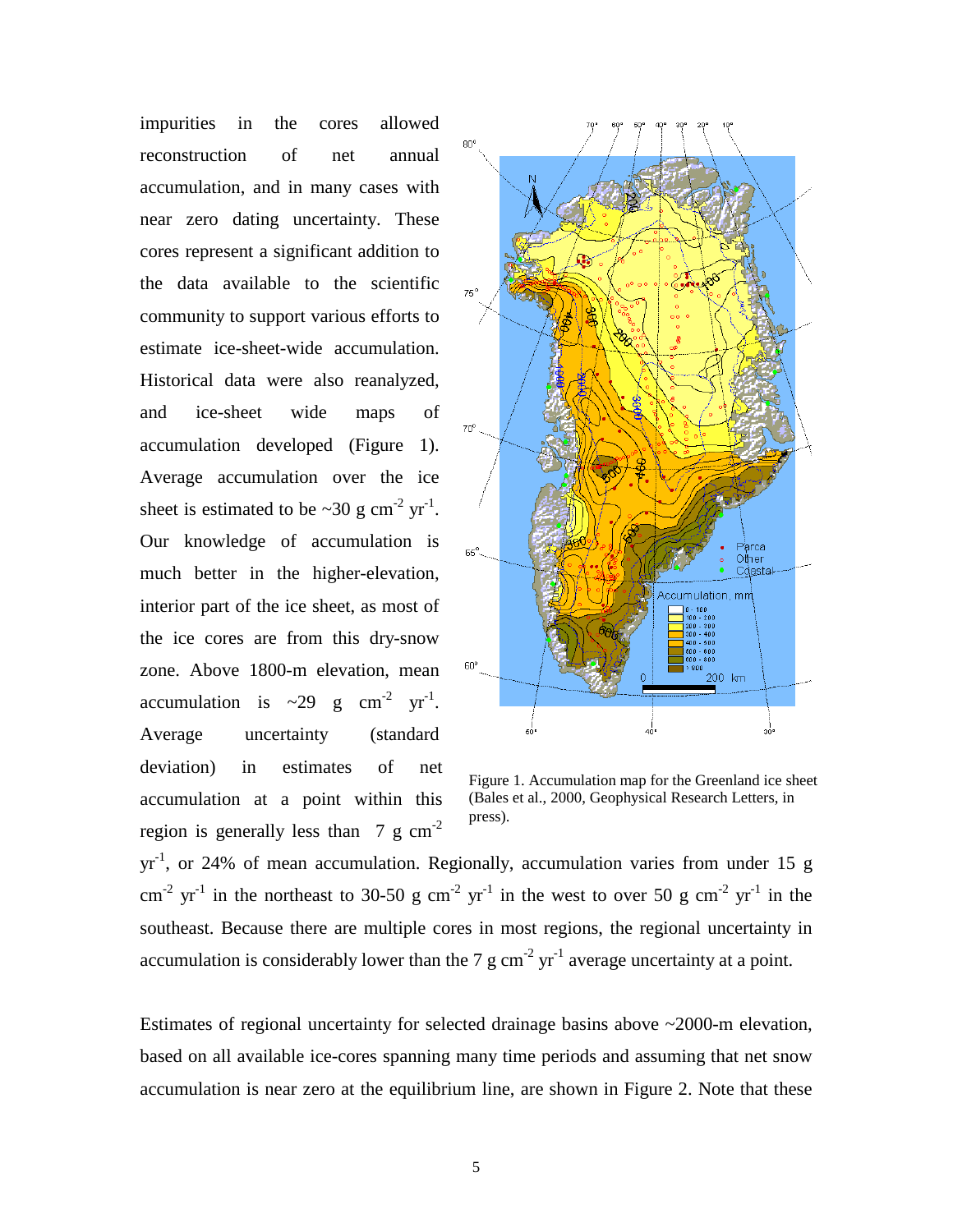are minimum uncertainties for long-term accumulation rates. Uncertainties in net accumulation for a single year are much higher. Uncertainties are not shown for two basins in the southeast where accumulation rates and spatial and temporal variability in accumulation are very high. There are too few spatially distributed ice core measurements of accumulation in this region to make uncertainty estimates meaningful.

There are still many areas on the ice sheet where both point and regional accumulation rates are highly uncertain. This uncertainty arises largely for three reasons: i) there are few data below the dry snow zone on the ice sheet, ii) there are few coastal data that are representative of ice-sheet versus ocean precipitation, and iii) there is undersampling at all elevations in some parts of the ice sheet.

Future research should be designed to



Figure 2. Estimated uncertainty  $(1 \sigma)$  in the long-term mean annual net waterequivalent accumulation (g  $cm<sup>-2</sup> yr<sup>-1</sup>$ ) over selected drainage basins (Lamorey and McConnell, in preparation)

significantly reduce the uncertainty of spatial and temporal accumulation patterns, which must be well constrained to interpret changes observed from satellites such as the Geoscience Laser Altimeter System aboard NASA's ICESat mission, and to separate any long-term change from natural variability. Past PARCA results have highlighted regions where significant uncertainty remains and future research should directly address the critical science issues associated with both NASA's ICESat mission and NASA's overall interest in establishing the mass balance of the Greenland ice sheet. There are three main questions motivating further accumulation research in Greenland:

1. What are the spatial and temporal properties of accumulation over all of Greenland with particular emphasis on the near-coastal parts of the ice sheet?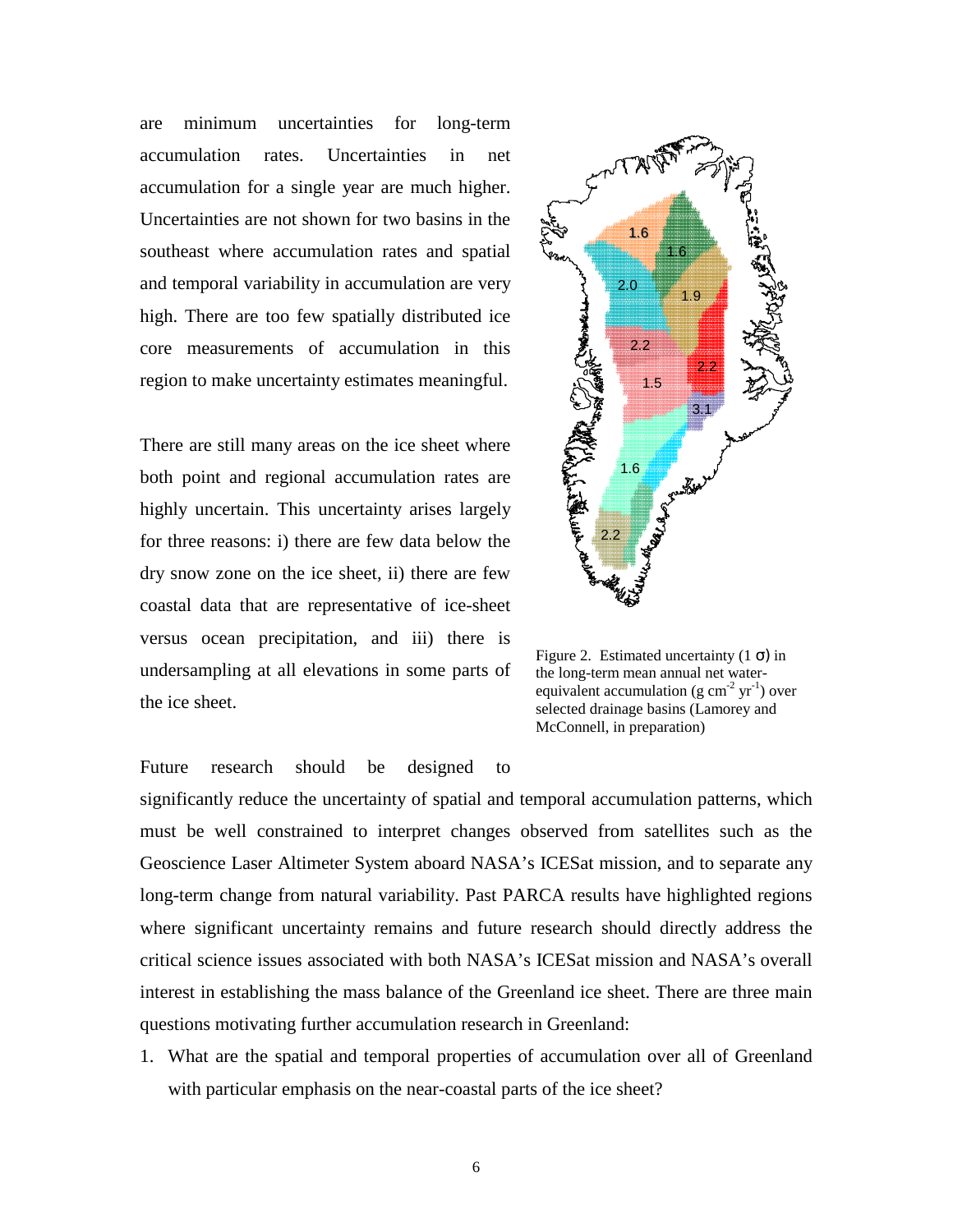- 2. What is the contribution of accumulation variability to changes in ice-sheet thickness observed by remotely sensed ice sheet parameters?
- 3. To what extent have regional-scale accumulation patterns in southern Greenland changed over the last few decades to centuries and if they have changed, do they exhibit a bimodal behavior that might be linked to larger-scale oscillations in the Arctic and North Atlantic?

The approach to addressing question 1 will necessarily involve a synthesis of coastal precipitation and ice-sheet accumulation values to give annually to sub-annually resolved estimates over all of Greenland. Some of the required information can be developed by recovering and analyzing existing data. However, selective, but significant, augmentation of existing data will also be critical. Three areas on the ice sheet where accumulation is still highly uncertain are parts of northwestern, southeastern, and southern Greenland, particularly below about 1800-2000 m in elevation. Also, we have few data at any elevation in northeastern Greenland. In general, due to the lack of data, uncertainty is greater below the dry snow zone (Figure 1). The recommended approach to estimate precipitation and accumulation at lower elevations on the ice sheet is to use a combination of: i) near-coastal precipitation data; ii) shallow ice-cores as low in elevation on the ice sheet as feasible, combined with radar studies to establish regional variability; and iii) modeling to integrate and interpolate the data. Tasks under these three elements should include:

1. Upgrade coastal data, including metadata, by compiling and analyzing data from existing networks. Then use interpolation and modeling of coastal data to develop a gridded product for the coastal region. The gridded product should consider landsurface characteristics and DEM-aided interpolation. Any precipitation interpolation, particularly upslope, will require an improved understanding of lapse rates near the margin of the ice sheet. This may be accomplished using coastal sites together with the automatic weather stations that are on the ice sheet, particularly if additional data are collected in the ablation zone as part of the ablation work. Temperature measurements over the land at the edge of the ice would also improve lapse rate accuracy.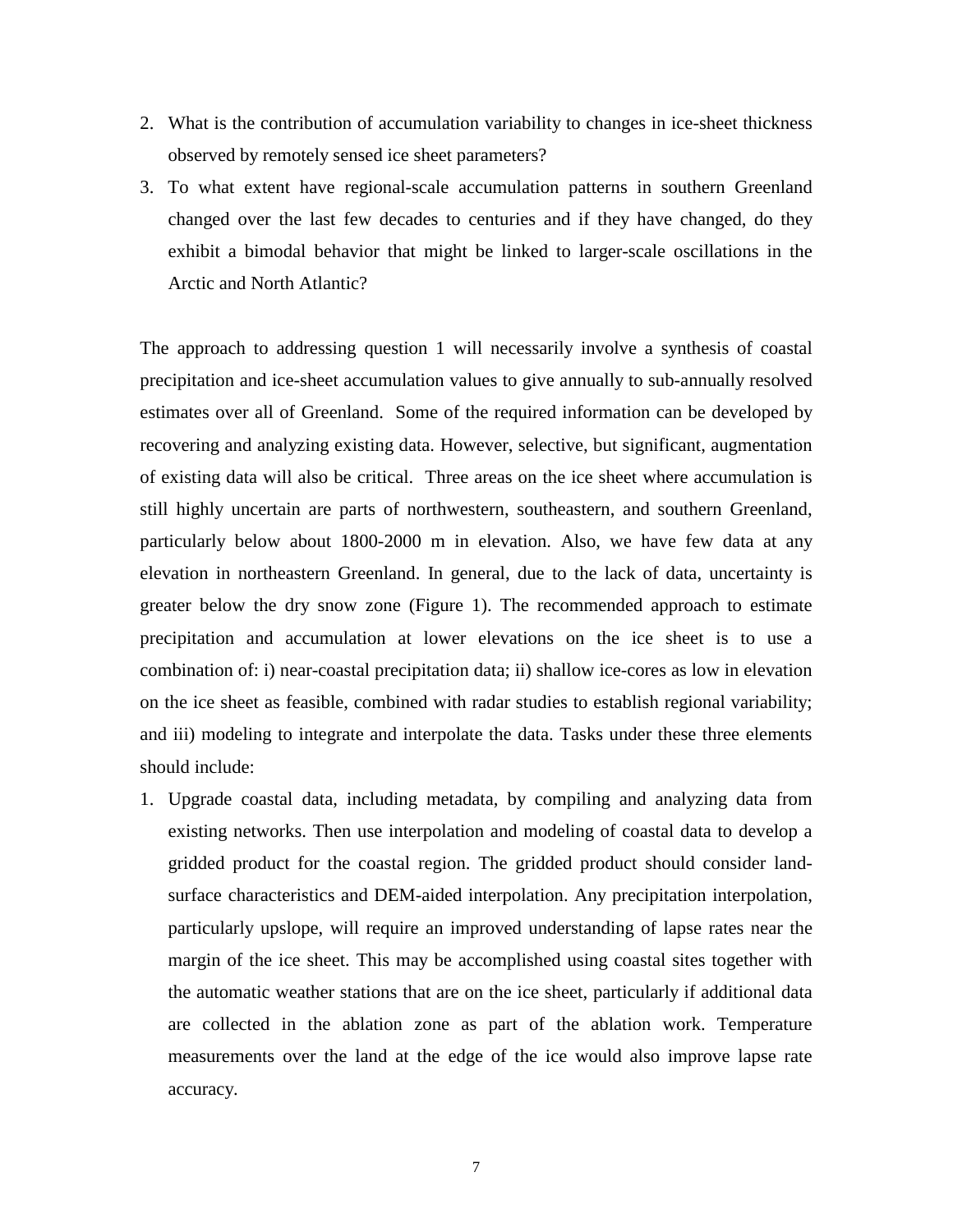- 2. Establish accumulation on the ice sheet immediately inland from the locations of key coastal data in order to extend the interpolation to the near-coastal ice sheet. Conduct focused shallow coring in key areas extending from the vicinity of the equilibrium line inland and use ground-based radar transects to establish variability and regional trends. Because of the often poor preservation of annual chemical signals in cores at lower elevations, the aim should be to establish average accumulation (e.g. from 1950's beta horizons), rather than year-by-year values. In the high-accumulation areas with considerable uncertainty in accumulation (especially the south and southeast; and selected areas in the northwest and east (Figure 2)), the ice coring and accompanying radar transects should be extended into the dry snow zone.
- 3. Extend the gridded product from the coastal region to the ice sheet by extending the interpolation of total precipitation and net accumulation. Use smart interpolation and modeling of precipitation from atmospheric data, and validate with the improved, gridded coastal and ice-sheet product.

The recommendation that cores and radar be coupled takes advantage of recent advances in both areas. PARCA investigators have developed the capability to quickly and efficiently recover cores in the field and perform the analyses on the cores needed to get accurate accumulation records. High-resolution sled-mounted radars have been shown to be useful in tracking annual layers and/or specific reflecting layers such as those from volcanic sulfate deposition over moderate distances (tens of km). These surface-based systems can be used to investigate spatial variations around a core site. Aircraft-mounted radars are needed to obtain wide area coverage. However, existing radar depth sounders are not useful for mapping near-surface internal layers with high resolution. NASA has initiated the development of a radar with a range (depth) resolution of about 50 cm for mapping internal layers. This system will be used to collect test data to verify system performance and optimize signal-processing algorithms during the 2001 field season. Based on the initial tests, a major field campaign could be undertaken to collect data over different regions of the ice sheet during the 2002 field season. Identification of known time-stratigraphic horizons (e.g., annual layers, volcanic eruptions) in firn or ice cores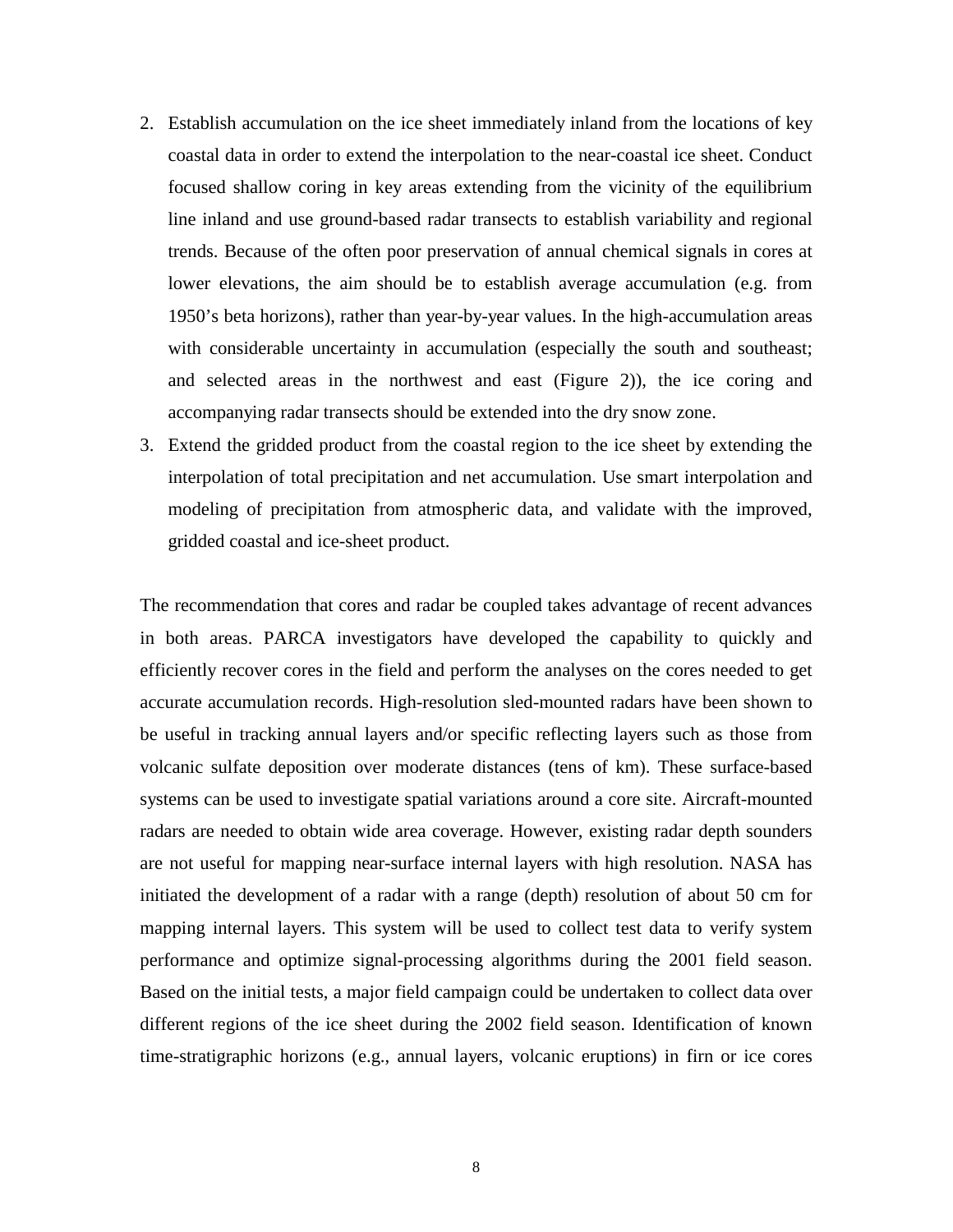collected contemporaneously with selected radar observations is critical to validate interpretation of the radar data.

Uncertainty in multi-century accumulation patterns is also greatest in the south, southeast and northeast. Recovery and analysis of 1-3 carefully located multi-century cores in each of these regions, potentially coupled with aircraft radar and meteorological modeling, are needed to reduce uncertainty in long-term accumulation variability. Consideration should also be given to multi-century cores below the dry snow zone, with analysis limited to locating major events, such as horizons that indicate volcanic eruptions or nuclear testing, in order to establish average accumulation rates.

The same ice-sheet data set developed for question 1 will also contribute to answering question 2, where the critical need is to reduce the uncertainty of accumulation at annual to sub-annual resolution and over time periods coincident with altimetry measurements. Estimates of accumulation will be needed on a routine basis over the life of the altimetry missions, over the whole ice sheet. From a practical standpoint, this will necessarily involve a combination of estimates of ice sheet precipitation retrieved from gridded atmospheric data and ice-core measurements of accumulation. Vigorous efforts should be made to get these estimation efforts to converge on accumulation quantities at a scale appropriate for the altimetry. The next round of ECMWF reanalysis (ERA-40) will cover 1957 to the present and will thus provide more than four decades of precipitation estimates for all of Greenland 2-4 times per day at a spatial resolution of 60-100 km. Higher spatial resolution, about 20 km, and similar time-resolution estimates can be achieved using diagnostic precipitation calculations. The GRACE (Gravity Recovery And Climate Experiment) gravity satellite mission, that NASA and DLR (Deutschen Zentrum für Luft und Raumfahrt) will launch at the end of 2001, will provide information on the spatially averaged accumulation of snow and ice on the polar ice sheets during the five-year mission lifetime. GRACE will provide monthly estimates of changes in mass at the earth's surface, averaged over scales of a few hundred km and larger. The expected accuracies in yearly-averaged mass densities are 1  $\text{gm/cm}^2$  or better when averaged over discs of radii 200 km or greater. The results will be useful for assessing estimates of mass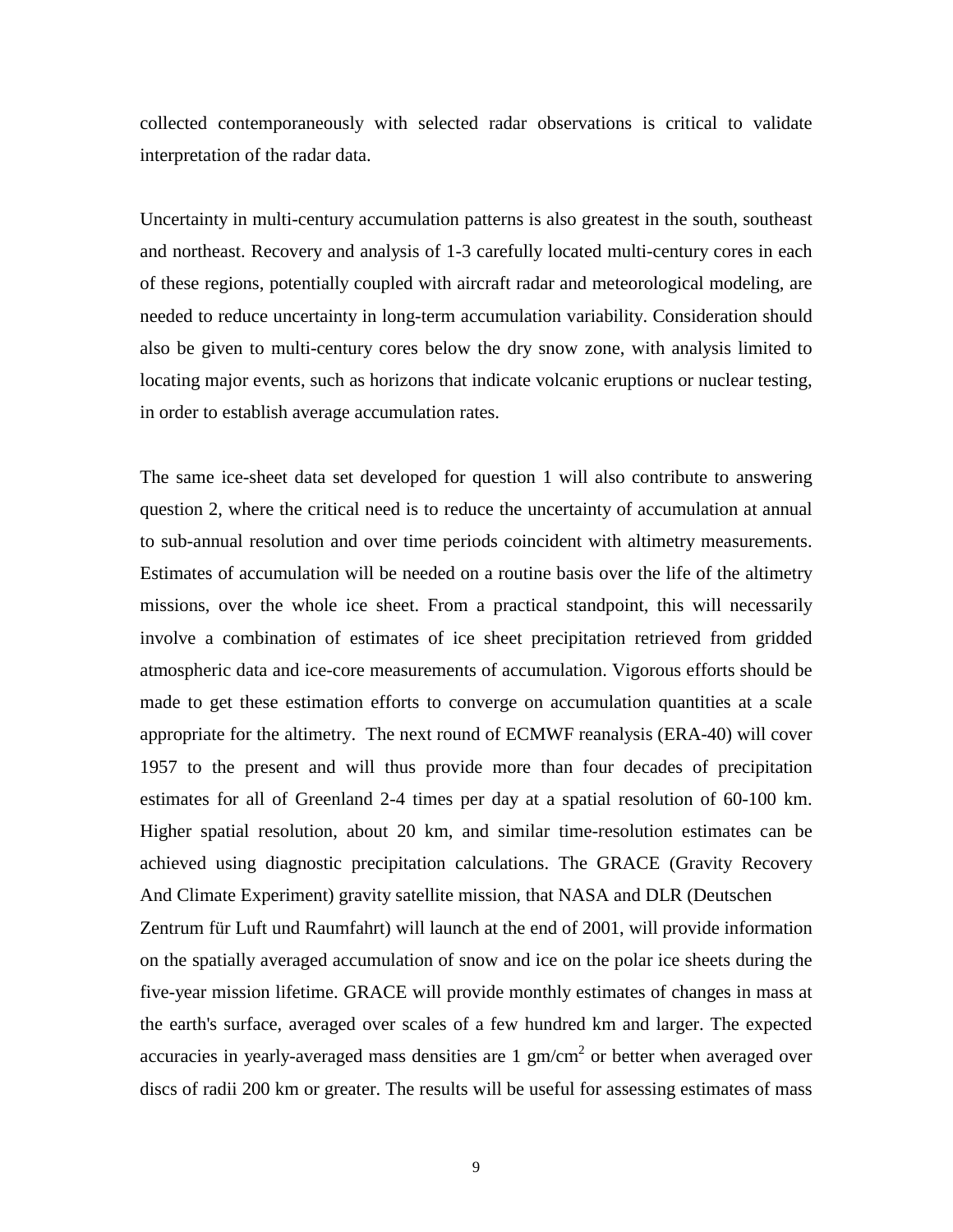variability inferred from atmospheric modeling and ice core records, and should be of direct value in interpreting GLAS altimeter measurements averaged over similar spatial scales.

An ice-core accumulation data set from all representative parts of Greenland is critical for validation of atmospheric model estimates at time scales from interannual to decadal. After validation, the atmospheric estimates could become the prime tool for monitoring of ice-sheet accumulation. Strategic ground-based observations would be needed on a continuing basis to check the validity of the atmospheric estimates. In addition, the deeper ice cores noted above are the only technique available for deriving multi-century accumulation variability to distinguish whether shorter-term changes observed by altimetry, precipitation retrieval, and shallow cores are natural variability or are part of longer-term trends.

To address question 2, consideration should also be given to deploying additional arrays of accumulation stakes, which could be revisited annually or as needed, to assist in evaluating satellite-measured changes in ice sheet elevation. There is currently an array at Summit, where accumulation is measured monthly. Including arrays within the percolation zone of would both help fill the data void in these regions and provide measures of local spatial variability, which are sorely needed in evaluating point measures of accumulation.

Question 3 focuses on southern Greenland, an area that is highly recommended as the prime region for several of the shallow cores, multi-century cores and potential radar transects discussed above. Year-by-year accumulation records are needed to address this question.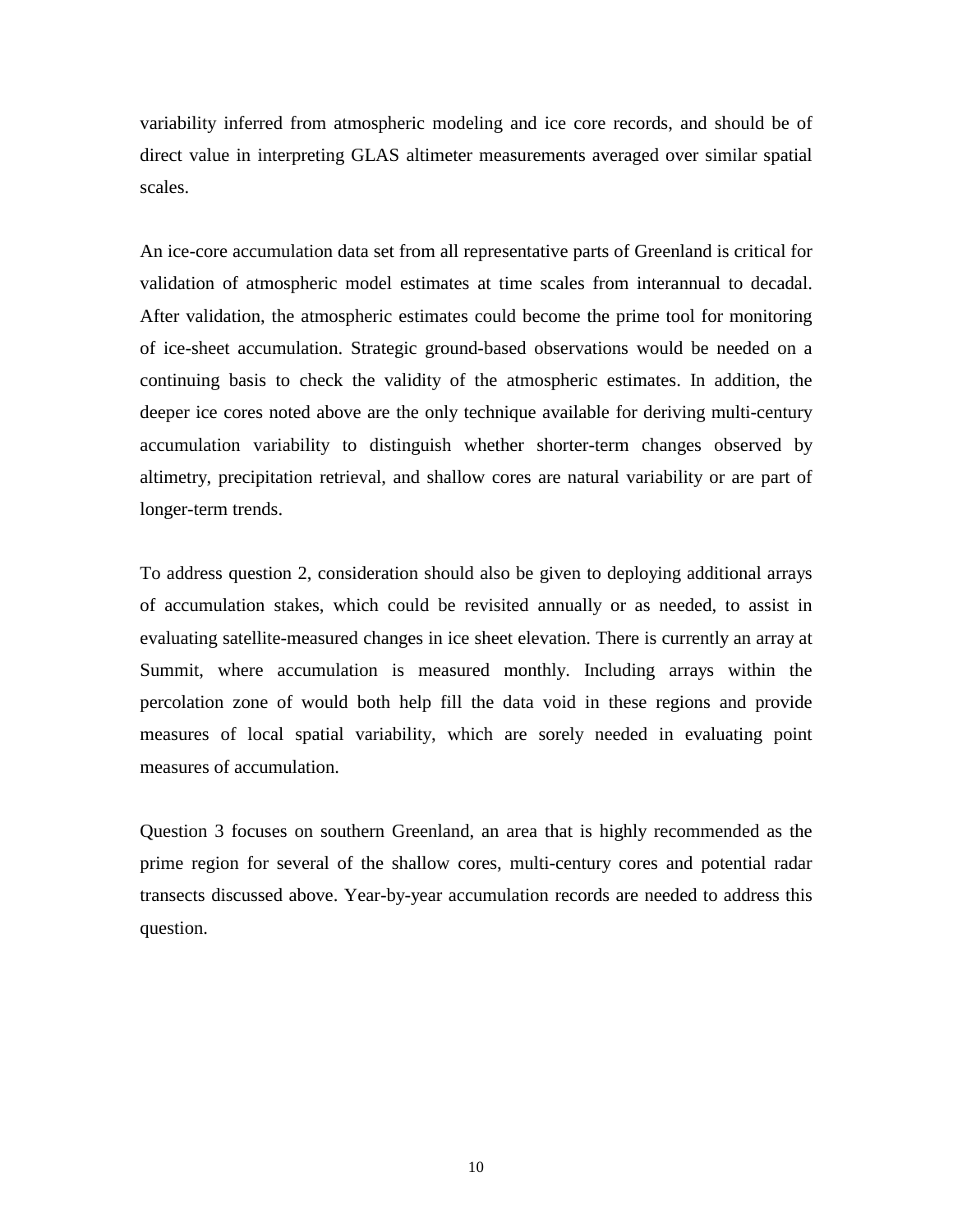### <span id="page-13-0"></span>**A Strategy for Investigating Near-Coastal Ice Dynamics in Greenland**

## **Summarized from discussions within a PARCA working group by R. Thomas (thomas@osb.wff.nasa.gov)**

Working group members:

Waleed Abdalati Carl Boggild Bea Csatho Mark Fahnestock Prasad Gogineni Gordon Hamilton Ian Joughin Bill Krabill Niels Reeh Eric Rignot Bob Thomas Kees van der Veen

#### **Importance**

PARCA results show that, taken as a whole, the Greenland ice sheet at elevations higher than about 2000 meters has been in balance to within about 1 cm/yr over the last few years to decades. Nearer the coast, however, much of the ice sheet thinned significantly in the 1990s during a period when coastal temperatures at many sites were slightly higher than during the previous decade. Increased melting or decreased snowfall could explain some of the thinning. However, thinning rates are so high that there also must have been an increase in ice discharge down at least some of the thinning outlet glaciers. Moreover, recent temperatures are not high within the context of the last 50 years. Controls on local accumulation and ablation are poorly understood, and those on ice discharge are even less so. Consequently, additional research is needed, first to determine how much of the observed thinning can be attributed to temporal changes in accumulation and ablation, and secondly to investigate ice dynamics in areas of very rapid thinning in order to identify causes for dynamic thinning of the ice. This is important to the assessment of future glacier behavior both in Greenland and in Antarctica, where recent measurements show that some very large ice streams may also be undergoing dynamic thinning. Moreover, it is becoming increasingly clear that outlet glaciers on both polar ice sheets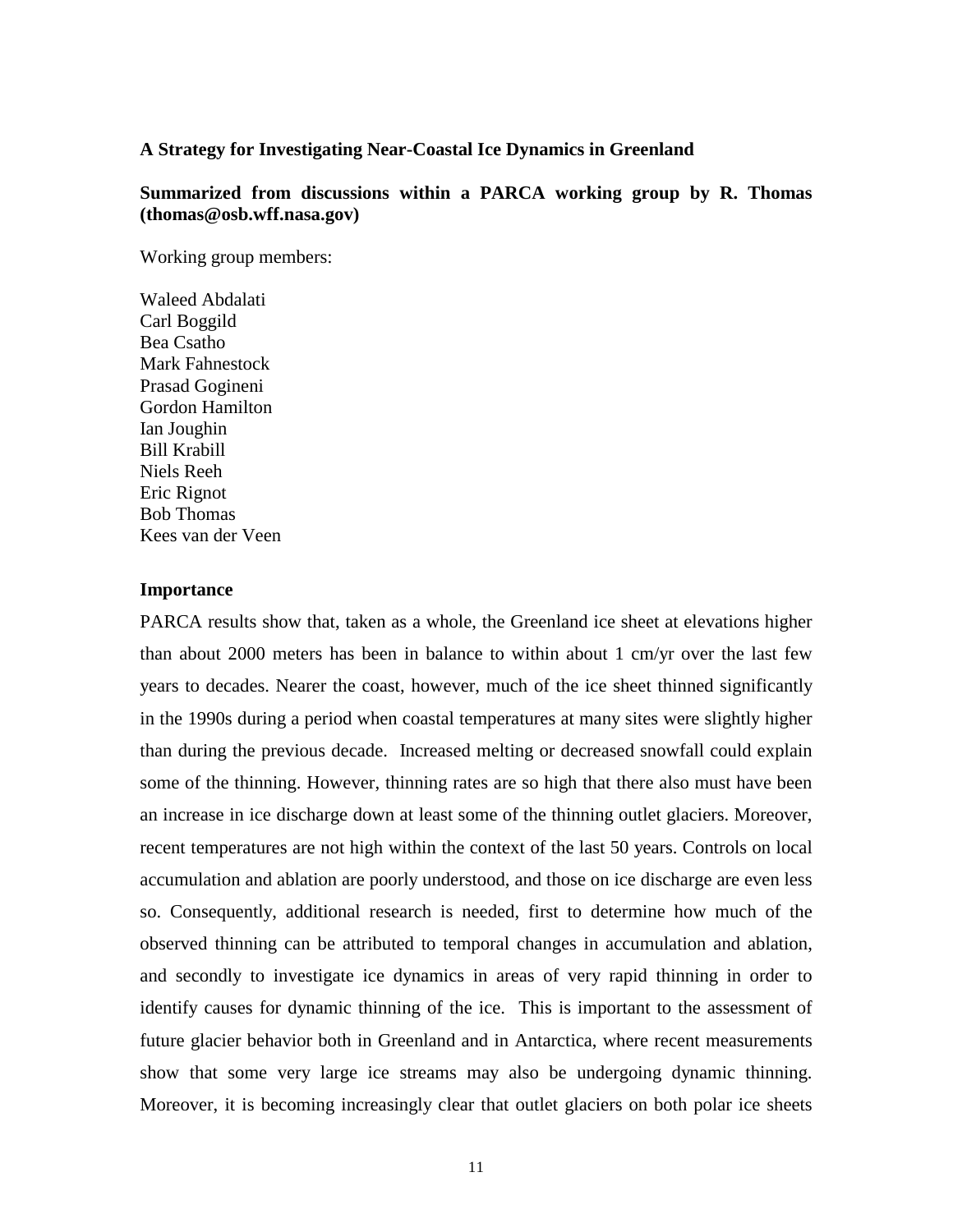can alter their behavior quite rapidly, bringing into question the commonly held belief that ice sheets have very long response times.

### **What we know**

PARCA results indicate that:

- 1. Between 1993/4 and 1998/9, there was widespread, near-coastal thinning at rates that, in may areas, are too high to be explained by increased melting or decreased accumulation. Highest thinning rates are observed on rapidly moving outlet glaciers.
- 2. A few glaciers have surge-like signatures of thickening/thinning rates.
- 3. High-velocity outlet glaciers may experience short-lived, major velocity increases.
- 4. There is very rapid basal melting from ice shelves, with retreat of associated grounding lines on some northern glaciers.
- 5. High long-term thinning rates of inland parts of the ice sheet in southeast Greenland suggest that dynamic thinning may locally extend almost to the ice divide.

### **Critical issues**

The PARCA observations raise these key science questions:

- 1. How much of the observed thinning was caused by temporal variability in snowfall and/or surface melting, and what are the causes for this variability?
- 2. What are the causes for the remaining, dynamic thinning?

The first of these questions is addressed by other PARCA working groups. Meanwhile, it is clear that some areas of extremely high thinning (greater than 5 meters in 5 years) most probably represent areas where thinning by creep cannot be balanced by the thickening effects of accumulation and ice advection, particularly at higher elevations where total ablation is small. There are several possible causes, ranging from delayed responses to earlier warming to recent increases in basal lubrication, and the first goal of future research should be to identify the actual cause. The fact that thinning is greatest in areas of fast-moving ice suggests a change in fast-ice dynamics as the most likely cause, and this could be most readily explained by an increase in basal lubrication. For an individual glacier, such behavior might be a natural consequence of imbalance between basal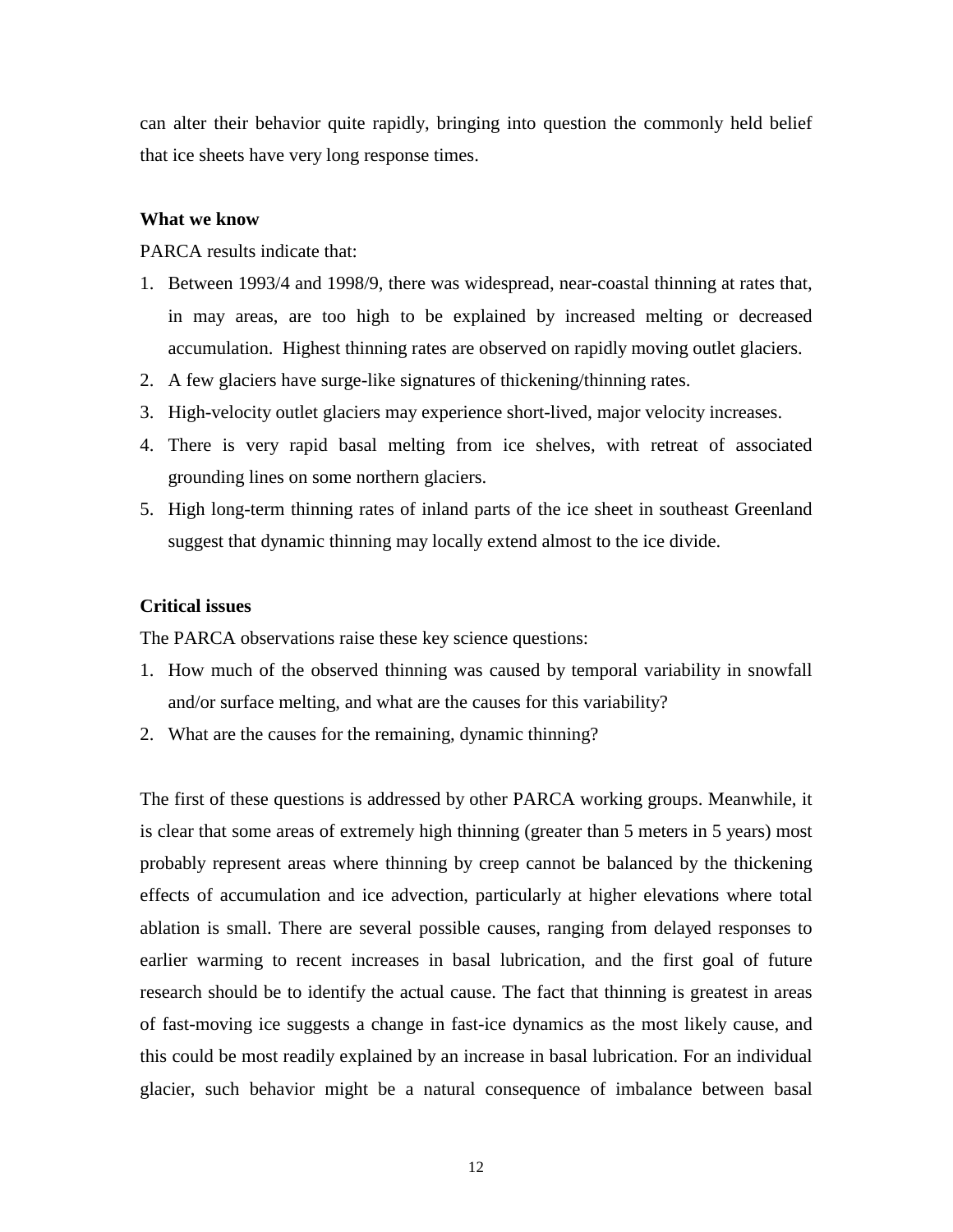melting and seaward drainage of resulting meltwater leading to progressive damming of basal water and periodic drainage. Factors affecting this include the geometry of the glacier and its bed, and the rate of basal melting. Alternatively, an increased drainage of surface meltwater to the glacier bed via crevasses and moulins could also cause velocities to increase. Detailed surveys of the geometry of rapidly-thinning glaciers and observations of temporal changes in their thinning rates and surface melt rates should help identify which of these applies. Other possibilities can be similarly explored through their spatial and temporal "signatures".

### **Future objectives**

Here, we list suggestions for targeted research into the dynamics of thinning glaciers, but stress that this work will require information from research on snow accumulation and ablation recommended by the other PARCA working groups. The basic requirement we see for ice-dynamics research is information on the temporal behavior of selected glacier basins, including those that have thinned rapidly and others with smaller rates of thickness change. Although surging glaciers are of considerable interest glaciologically, we do not see these as of high priority in the context of the widespread coastal thinning observed by PARCA. These observations refer to the recent past, and it is important to extend them in time, both backwards, using existing time series of high-resolution imagery, and forwards by using future imagery and ICESat data to provide a "global" view, combined with targeted aircraft data for detailed surveys of specific glaciers. These surveys would also provide measurements of ice thickness, which are essential both to glacier-budget estimates and to the interpretation and modeling of glacier dynamics. Our recommended approach is as follows:

Long-term glacier behavior, focused on areas where existing PARCA data have measured rapid change:

1. Use existing (and future) high-resolution air photos and satellite visible and SAR imagery to develop time series of glacier extent and elevation, and to map recent trim lines indicating glacier elevations at the height of the Little Ice Age.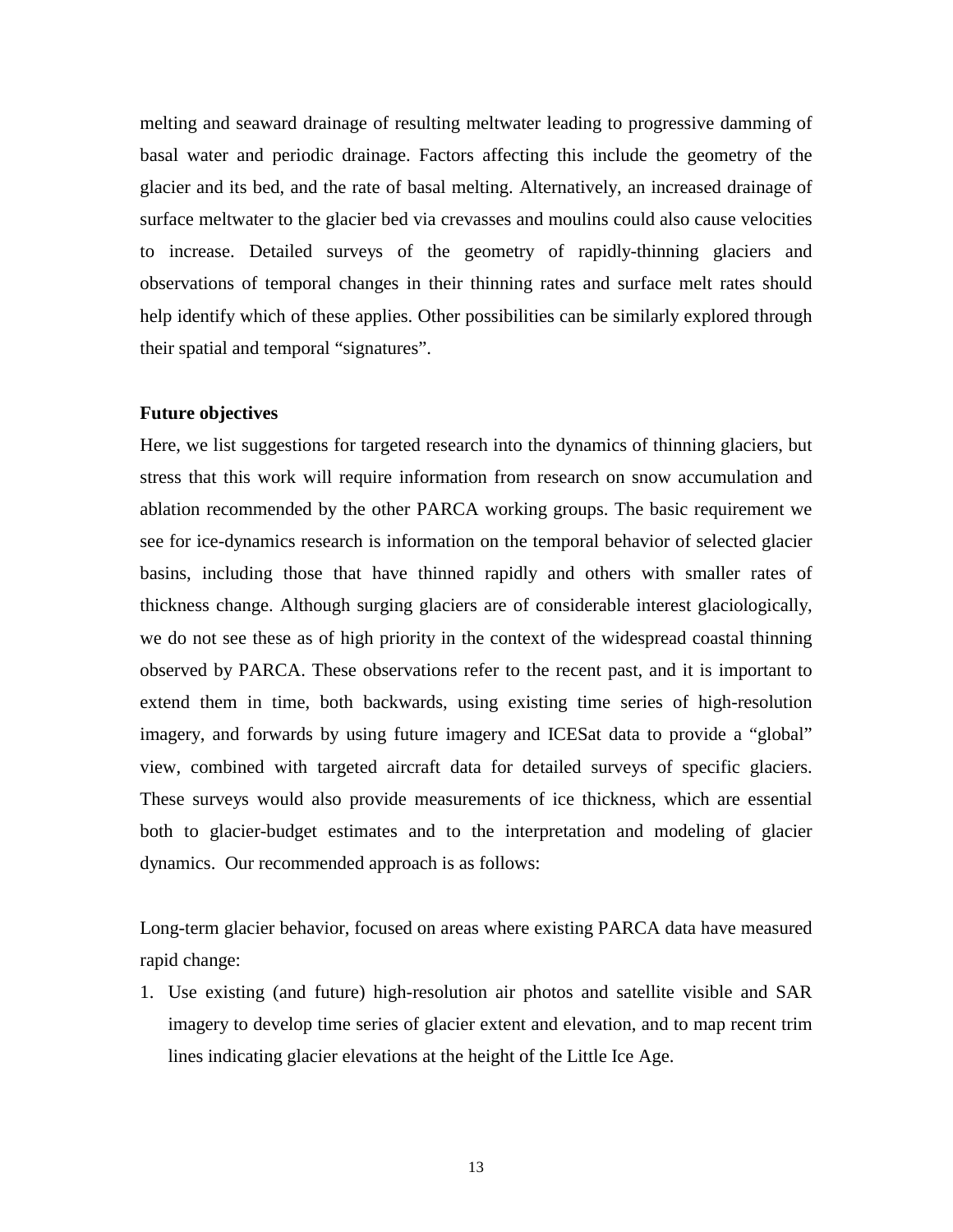- 2. Repeat aircraft ATM surveys along previously surveyed flight lines to determine whether recent thinning rates are sustained, are increasing, or are decreasing.
- 3. Routine monitoring of surface-elevation changes for all glacier basins by GLAS aboard NASA's ICESat.

Mass-budget and ice-dynamics studies of selected glacier basins:

- 1. Ice-thickness surveys (coincident with the ATM surveys above).
- 2. Ice-velocity measurements using SAR, high-resolution imagery, and repeat ATM surveys, including spot values from GPS measurements if AWS are located on the glaciers.
- 3. Accumulation and ablation estimates resulting from programs recommended by other PARCA working groups.

Impact of coastal thinning on the inland ice in southern Greenland:

- 1. Continued analysis of the "2000-meter" traverse velocities, extending the area of coverage using interferometric SAR data.
- 2. Map regions of the ice sheet where there is water at the bed using multi-frequency radar-sounding data.
- 3. Detailed studies along selected flow lines where thickness, internal layers, surface elevation, and accumulation/ablation rates are known.

This program relies heavily on existing data, with new measurements targeted by these data and by information likely to result from time series of GLAS data. Required measurement capabilities all exist, apart from that of mapping water at the bed which would require an instrument-development program that could be phased for airborne testing in 2002, with the potential for wide-scale mapping in 2003. The resulting information would provide a key "missing link" to the modeling of ice-sheet behavior, the basal boundary condition that has a profound impact on ice-drainage rates. At present, this boundary condition is generated within the models, with feedback effects that make the model results inapplicable to the real world.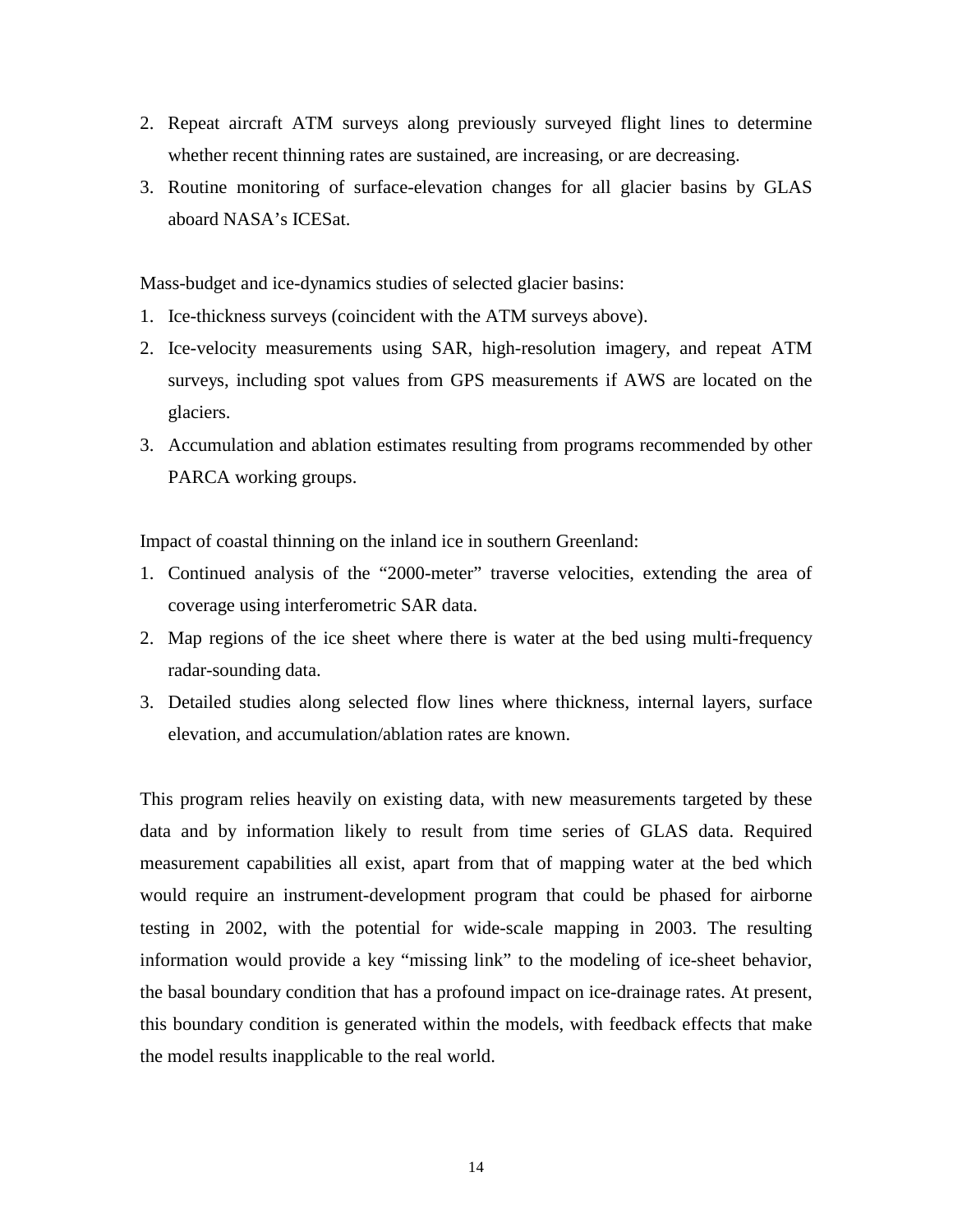### <span id="page-17-0"></span>**A Strategy for Estimating Greenland Ice Sheet Ablation Rates**

## **Summarized from discussions within a PARCA working group by W. Abdalati (waleed.abdalati@gsfc.nasa.gov)**

Working Group Members: Waleed Abdalati Mary Albert Jason Box Carl Egede Bøggild David Bromwich Thomas Mote Eric Rignot Konrad Steffen

#### **Importance**

Ablation represents a significant component of the ice sheet mass balance, as it is responsible for roughly half of the ice mass loss. A direct result of energy exchanges between the ice sheet and the atmosphere, ablation responds rapidly to changes in the regional climate. Recent observations of ice-sheet elevation changes have shown substantial thinning throughout much of the ablation zone. Consequently, developing a detailed understanding of the ablation process and its link to the climate is becoming increasingly important, particularly for the purpose of separating surface-loss contributions to observed near-coastal thinning from the dynamic component. Such an understanding is essential to assessment of the short-term and long-term responses of the Greenland ice sheet to climate change.

### **What we know**

Activities within PARCA have yielded a wealth of information through the development of various techniques used in the assessment of ablation on the Greenland ice sheet including:

- 1. Determination of spatial melt extent from satellite passive-microwave data.
- 2. Assessment of surface albedo from AVHRR imagery composites.
- 3. Estimates of ablation from Positive-Degree-Day models and ablation factors.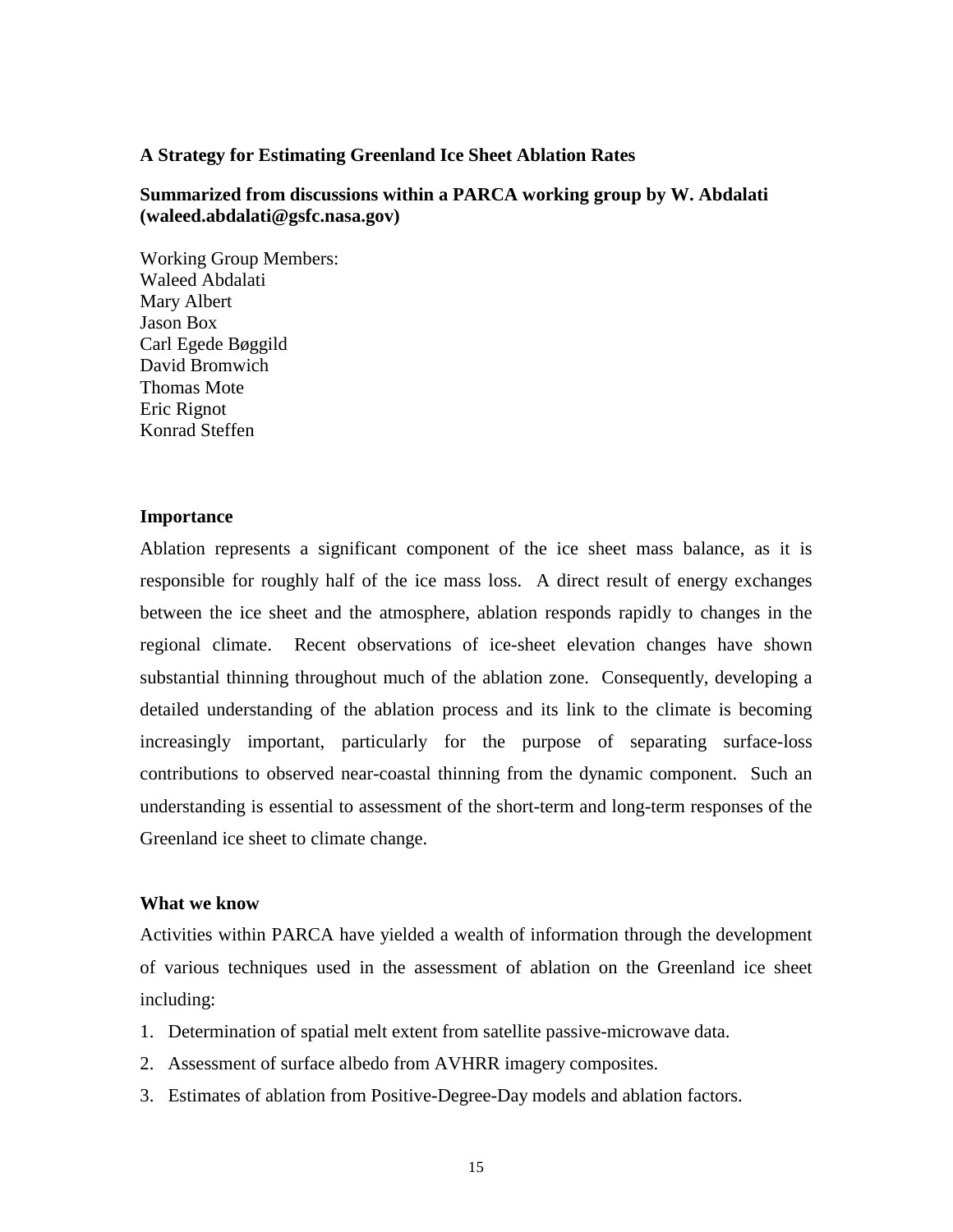- 4. Assessment of ice-shelf basal melt rates using SAR interferometry and ice penetrating radar.
- 5. Facies classification based on active microwave sensors.
- 6. Calculation of sublimation rates.
- 7. Deployment of automatic weather stations in the ablation zone for detection and study of surface height changes, temperature monitoring, and water and energy flux assessment, and their seasonal and interannual variability.

Using these techniques and additional ancillary data, much of which come from other PARCA activities, we conclude:

- 1. Spatial melt extent has increased since 1979 and was dramatic in the 1980's.
- 2. Albedo shows decreasing trend since 1980, with a pattern that correlates directly with the passive-microwave melt record, and inversely with accumulation as estimated from numerical atmospheric modeling.
- 3. Basal melt is substantial on floating glacier tongues and ice shelves.
- 4. Current surface temperatures over the interior of the ice sheet are warmer than during the 1951-60 "standard-decade."
- 5. The largest ice-sheet elevation changes are observed in the ablation zone.
- 6. Greenland coastal temperatures were relatively high in the 1990's compared to 20 year record, but low compared to the 50-100 year record.
- 7. Positive Degree-Day factors vary significantly from glacier to glacier.
- 8. Radiative fluxes dominate in the ablation zone.
- 9. Turbulent fluxes are more important in the dry snow zone.
- 10. Total sublimation rates are estimated at 13 25% of annual precipitation.

## **Critical issues**

While our understanding of the ablation history and relevant processes has increased through PARCA activities, substantial progress is still required to sufficiently quantify ice-sheet, basin, and outlet-glacier ablation rates as well as their spatial and temporal variability. To do so requires accurate energy-balance and atmospheric modeling of the ablation process and effective remote-sensing techniques in conjunction with in-situ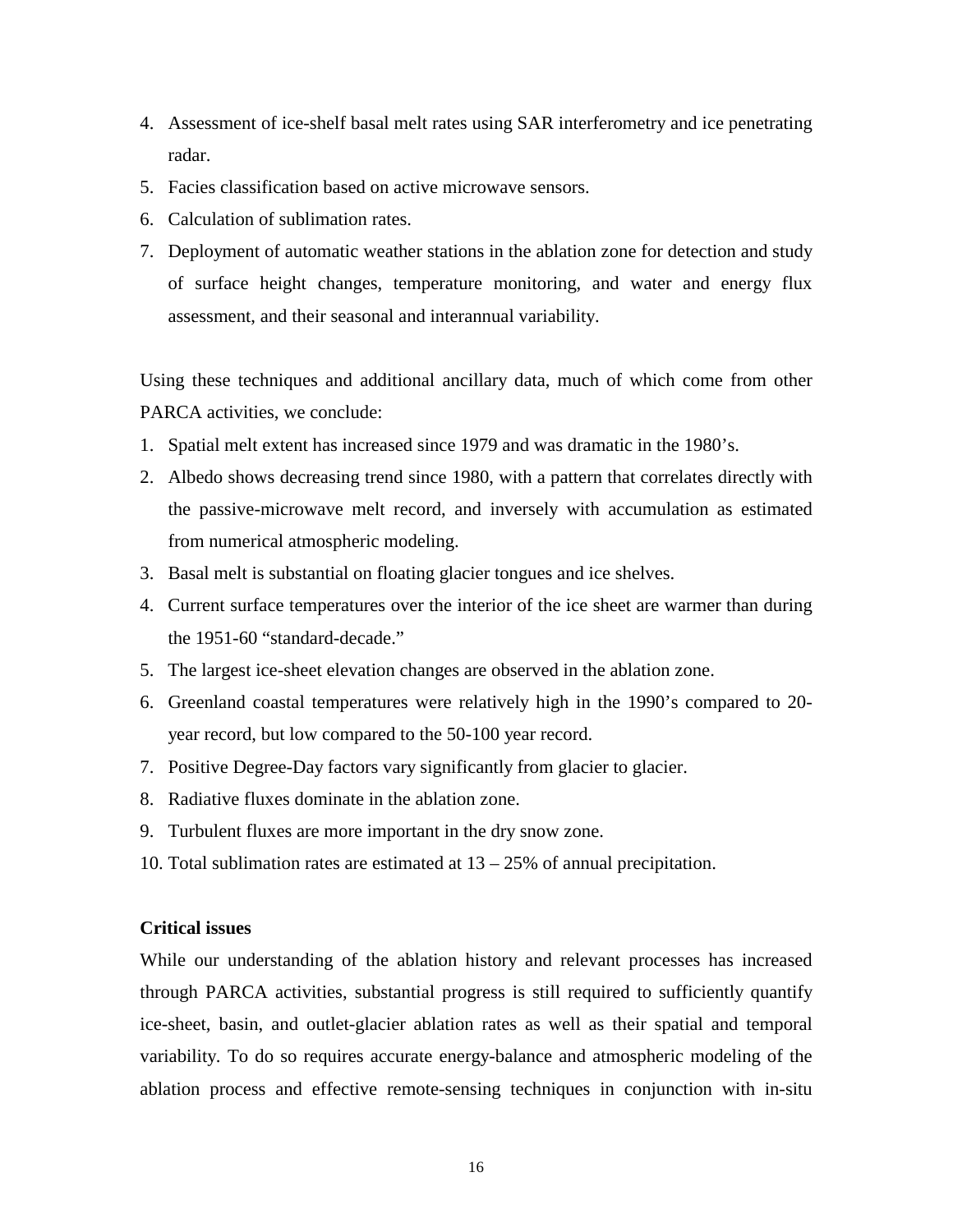observations for model validation and ground truth. For outlet glaciers in particular, where changes are substantial, the separation of ablation-related elevation changes from dynamically driven ones is essential for prediction of near- and long-term contributions of the ice sheet to sea level in a changing climate.

As a result, the PARCA ablation priorities are rooted in addressing the following questions:

- 1. What are the ice sheet ablation rates and their temporal and spatial variability?
- 2. What is the relative role of ablation in observed near-coastal thinning?
- 3. Are ablation rates increasing?
- 4. How can models be developed to estimate past and present ablation and its sensitivity to climate parameters for future prediction?
- 5. How can existing remote sensing techniques be refined and new ones developed to quantitatively monitor ice-sheet and outlet-glacier ablation?

## **Future Objectives**

### **Modeling**

Assessment, interpretation, and prediction require an understanding of: the processes that govern ablation, the spatial and temporal variability of these processes, their dependence on scale, and their sensitivity to firn and surface conditions. This information needs to be incorporated into a reliable ablation model, which would first be developed and validated on a small scale, where in-situ observations are made and details of the energy exchanges are refined. The model would then need to be extended to the remainder of the ice sheet, driven by climate-model fields, and incorporate ancillary data from satellites, automatic weather stations (AWS), and other sources. Special attention should be given to modeling and observing ablation in areas where substantial thinning has been observed.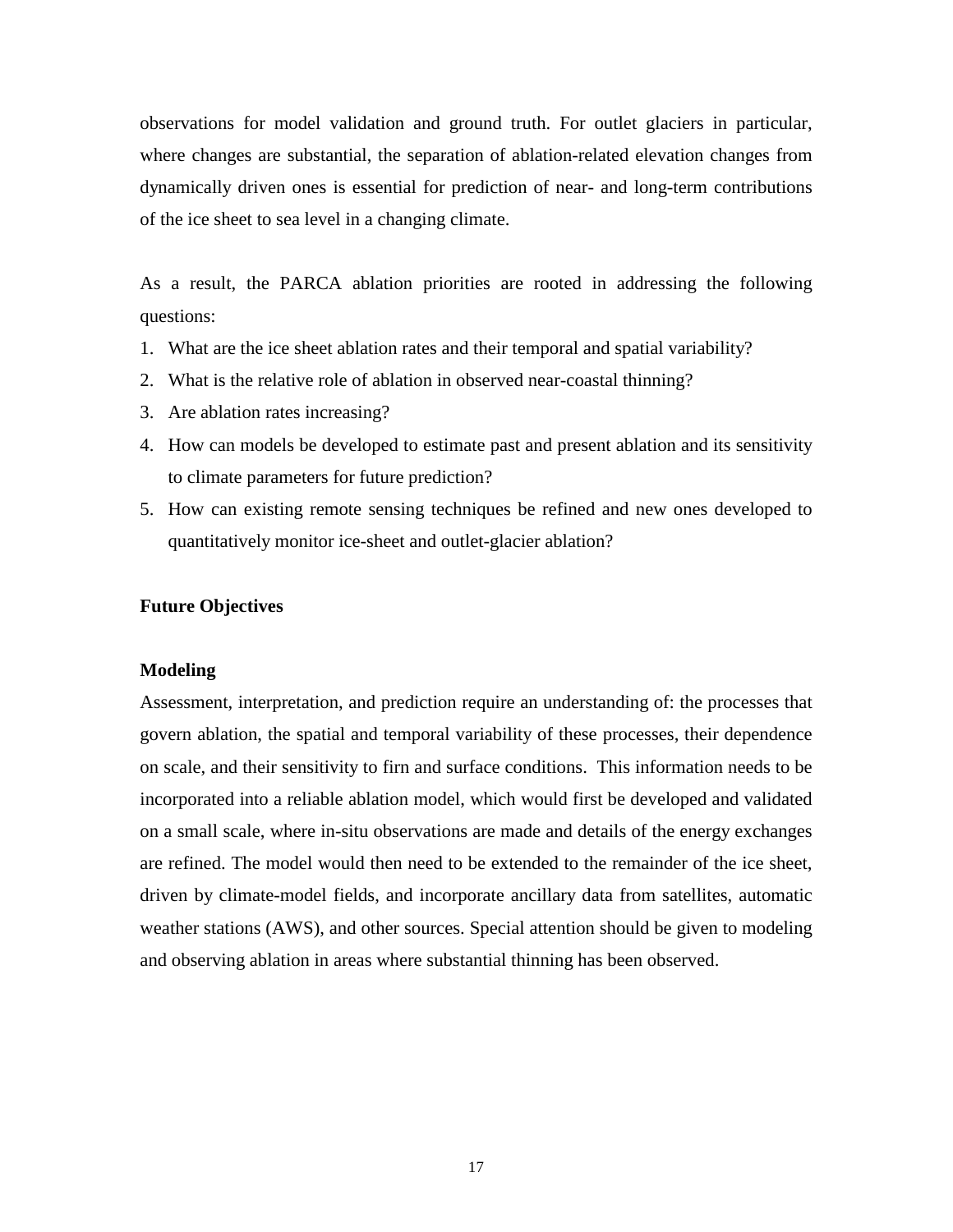The likely candidate for the targeted small-scale study would be the Jakobshavn Ablation Region (JAR) where an existing AWS transect extends from the ablation zone near the



Figure 3. Greenland location map. The JAR sites, the Swiss Camp, and KULU are located in the ablation zone. NASA-SE, Saddle, and South Dome, are in the percolation facies, but experience substantial surface ablation. Imersuaq is a site at which ablation and runoff have been measured.

ice sheet margin, up toward the equilibrium line. These AWS measure radiative and turbulent fluxes, and can be used to assess their variability, their sensitivity to changes in individual parameters, and their relationship to ablation rates. This transect is currently instrumented with four fully equipped AWS's along the flow line and is complemented by two closely spaced stations 100 km upslope at Crawford point (Figure 3) in the percolation zone. Closer to the JAR sites, the effects of detailed topography on ablation could be assessed with a few closely-spaced "mini-AWS's" or "smart-stakes" modestly equipped with a thermistor, anemometer, and snow height sensor.

The model should be developed specifically for the well-

instrumented region, but then be validated elsewhere, against additional in-situ measurements. The validation location could be any of the existing AWS sites in the ablation zone (Figure 3) used against observations of ablation rates made by Danish, Dutch, U.S., and other investigators. Part of the validation/comparison process should include a compilation of all previous in-situ ablation observations for which data are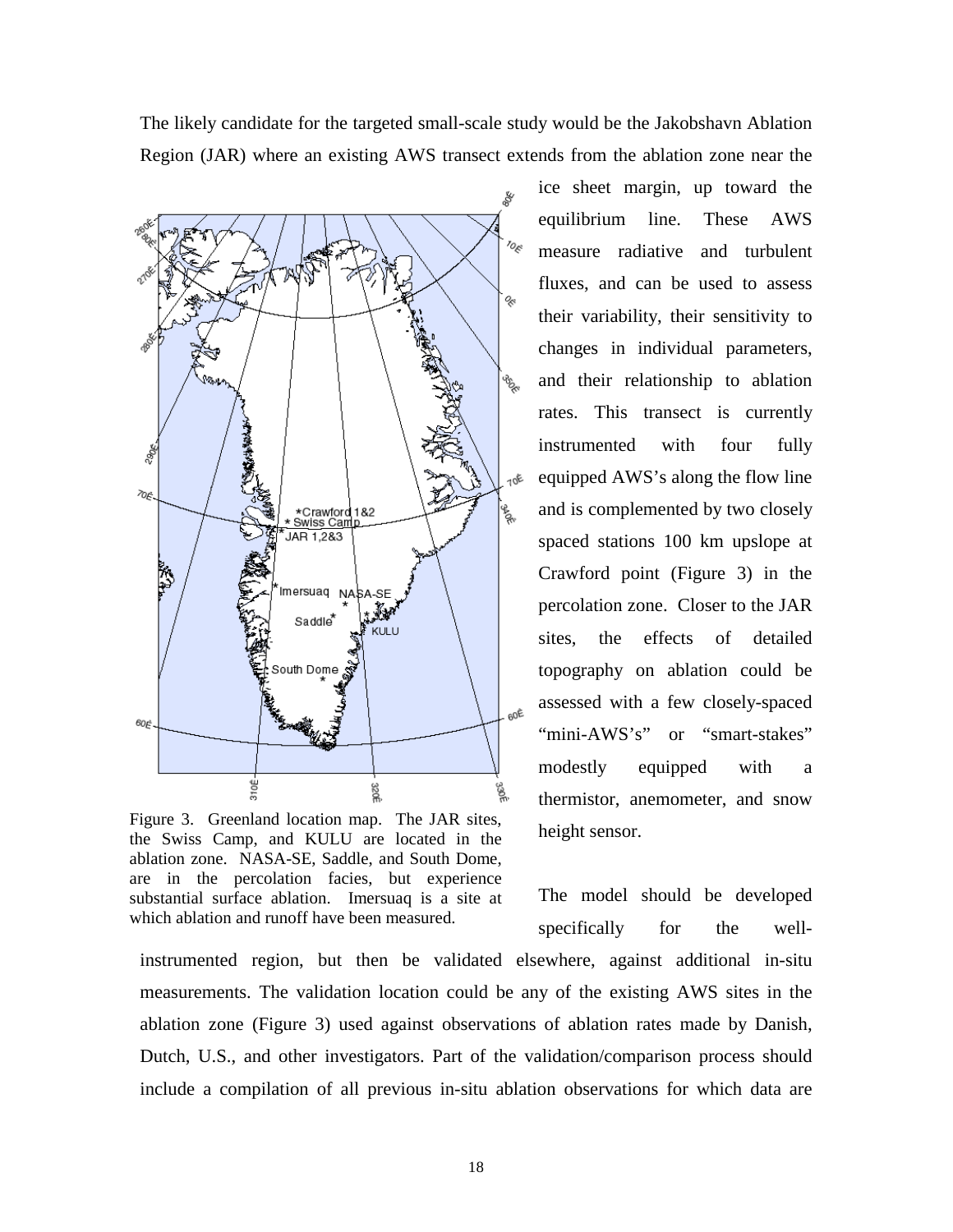available and an assessment of their quality, as is currently under way for historic ice sheet accumulation observations.

Conversion of model results to actual mass loss estimates requires adequate parameterization of the portion of re-freeze experienced by melted firn. Approximations currently exist, which may be adequate for first-order estimates. However, if they are insufficient, detailed assessment of re-freeze vs. runoff could be accomplished with model studies at the Imersuaq region of the ice sheet (Figure 3). Danish researchers have developed a detailed digital elevation model for both the surface and bed of the region, and they are in the process of acquiring a several-year record of runoff. With a modest amount of surface instrumentation, and stratigraphy studies, the runoff/re-freeze relationships could be characterized.

## **Remote Sensing**

In addition to model development, there should be continued efforts to remotely sense ablation rates on both small and large scales. Remote sensing techniques offer the most extensive information in terms of spatial and temporal coverage in these isolated regions. Most recently, SAR interferometry has been demonstrated to yield reasonable ablation estimates, when compared to ground truth [personal communication from N. Reeh, Sept, 2000]. This technique should be further developed. Additionally, binary melt estimates, such as those from passive and active microwave remote sensing, should be converted into quantitative ablation estimates . Alternate techniques, such as methods based on altimetry or visible imagery should continue to be explored. Data from the same targeted areas that comprise the model validation sites could provide an important ground-truth site for the remote sensing methods, as could data from other automatic weather stations in the ablation zones of the ice sheet.

## **In-Situ Observations**

While in-situ observations provide validation data and ground truth for modeling and remote sensing measurements respectively, one or two carefully placed versions of these "mini-AWS's" would provide immediate insight to the rate of ablation in the most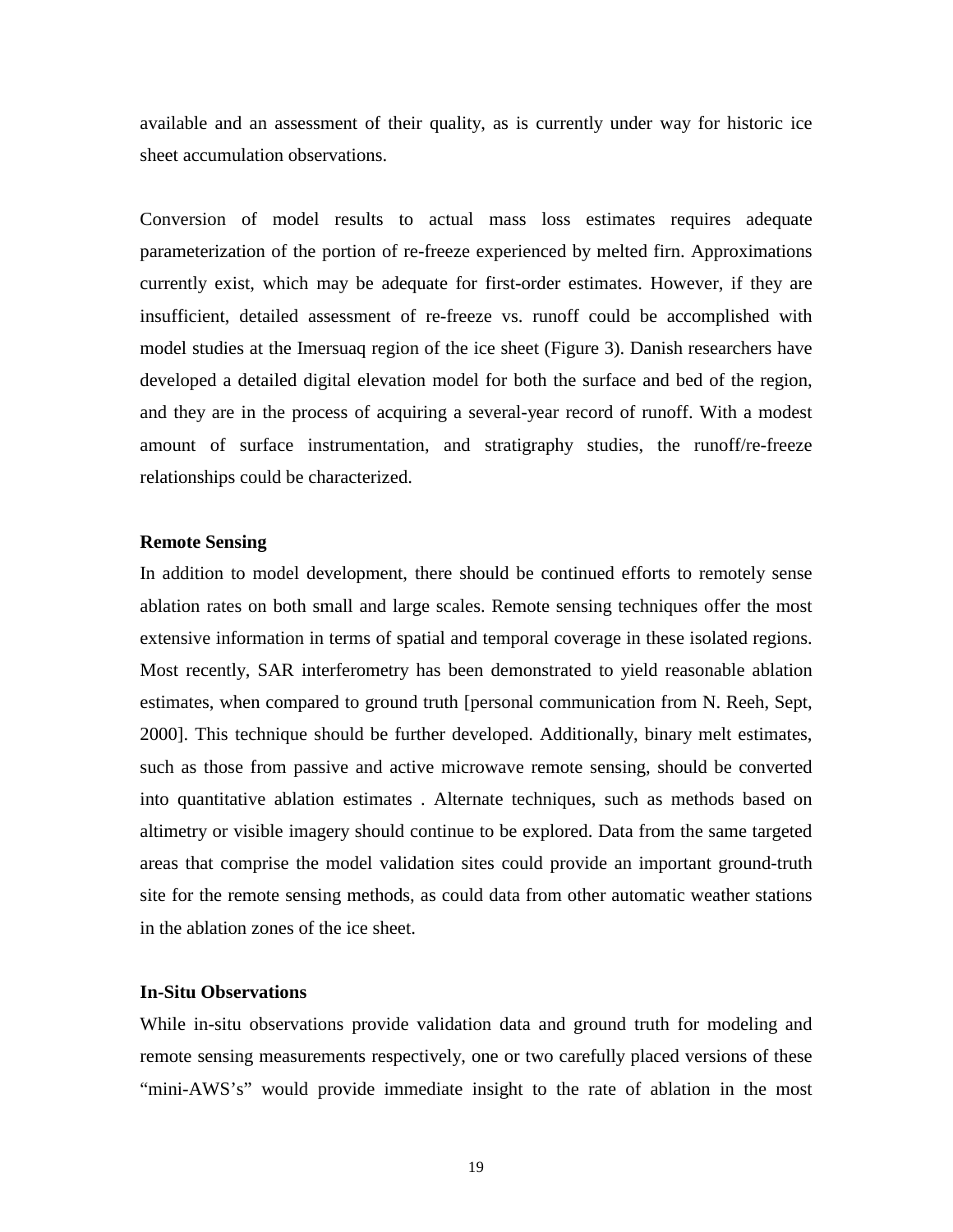rapidly changing areas of the ice sheet. Because atmospheric model development and remote sensing methods are not sufficiently mature at this stage for accurate ablation estimates, continued monitoring of temperatures and estimates of positive-degree-day factors are considered particularly valuable for the current assessment in the southeastern portion of the ice sheet. This is recommended as an independent activity apart from model development and would aid in the near-term parameterizations for the rapidly thinning parts of the ice sheet. The observations, however, would provide additional data for model validation and satellite ground truth.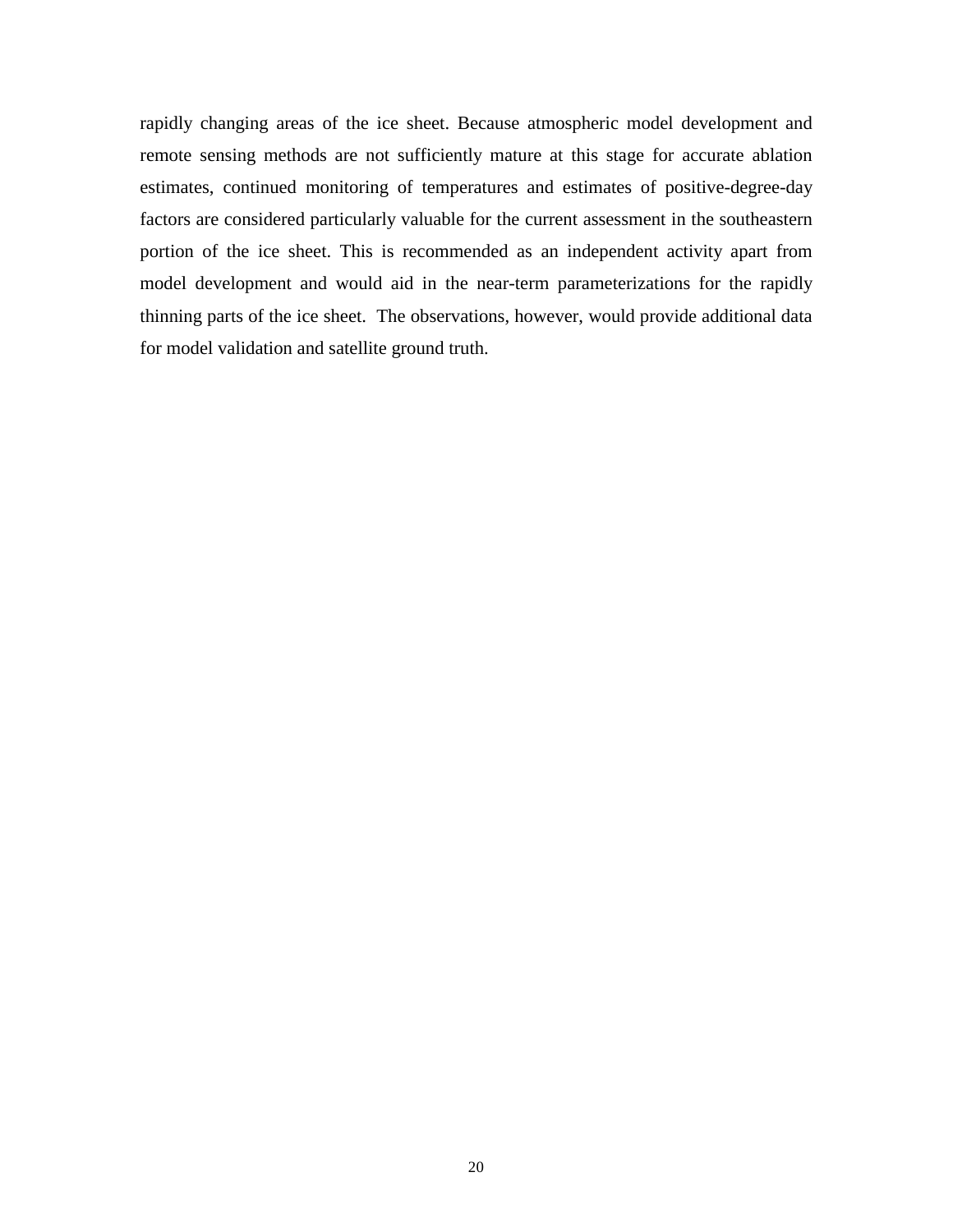#### <span id="page-23-0"></span>**Publications Resulting from PARCA**

#### **1993**

- Bromwich, D.H., and F.M. Robasky, 1993. Recent precipitation trends over the polar ice sheets, *Meteorol. Atmos. Phys*., 51 (3-4), 259-274.
- Bromwich, D.H., F.M. Robasky, R.A. Keen, and J.F. Bolzan, 1993. Modeled variations of precipitation over the Greenland Ice Sheet, *J. Climate*, 6, 1253-1268.
- Davis, C.H., 1993. A surface and volume scattering retracking algorithm for ice sheet satellite altimetry, *IEEE Trans. on Geosci. and Rem. Sens.*, 31, (4), 811-818.
- Davis, C.H. and R.K. Moore, 1993. A combined surface and volume scattering model for icesheet radar altimetry, *J. Glaciology*, 39, (133), 675-686.
- Davis, C.H. and H.J. Zwally, 1993. Geographic and seasonal variations in the surface properties of the ice sheets by satellite radar altimetry, *J. Glaciology*, 39, (133), 687-697.
- Fahnestock, M, R. Bindschadler, R. Kwok, and K. Jezek, 1993. Greenland ice-sheet surface properties and ice dynamics from ERS-1 SAR imagery, *Science*, 262 (5139), 1530-1534.
- Jezek, K.C., M.R. Drinkwater, J.P. Crawford, R. Bindschadler, and R. Kwok, 1993. Analysis of Synthetic Aperture Radar Data Collected Over the Southwestern Greenland Ice Sheet, *J. Glaciology*, 39 (131), 119-132.
- Mote, T.L., M.R. Anderson, K.C. Kuivinen, and C.M. Rowe, 1993. Spatial and Temporal Variations of Surface Melt on the Greenland Ice Sheet, *Ann. Glaciol.*, 17, 233-238.
- Rignot, E.J., S.J. Ostro, J.J. Vanzyl, and K.C. Jezek, 1993. Unusual radar echoes from the Greenland ice sheet, *Science*, 261 (5129), 1710-1713.
- Steffen, K., W. Abdalati, and J. Stroeve, 1993. Climate sensitivity studies of the Greenland ice sheet using satellite AVHRR, SMMR, SSM/I and in-situ data, *Meteorology & Atmospheric Physics*, 51, 239-258.
- Thomas., R.H., W.B. Krabill, S. Manizade, R. Swift, and A. Brenner, 1993. Comparison of radar-altimetry data over Greenland with surface topography derived from airborne laser altimetry data, *Proc. 2nd Annual ERS-1 Symposium*, Hamburg, Germany. European Space Agency.

#### **1994**

- Jezek., K.C., P. Gogineni, and M. Shanableh, 1994. Radar measurements of melt zones on the Greenland ice sheet, *Geophys. Res. Lett.*, 21 (1), 33-36.
- Long, D.G., and M.R. Drinkwater, 1994. Greenland Ice Sheet Surface Properties Observed by the Seasat-A Scatterometer at Enhanced Resolution, *J. Glaciol.*, 40 (135), 213-230.
- Robasky, F.M., and D.H. Bromwich, 1994. Greenland precipitation estimates from the atmospheric moisture budget, *Geophy. Res. Lett*., 21 (23), 2495-2498.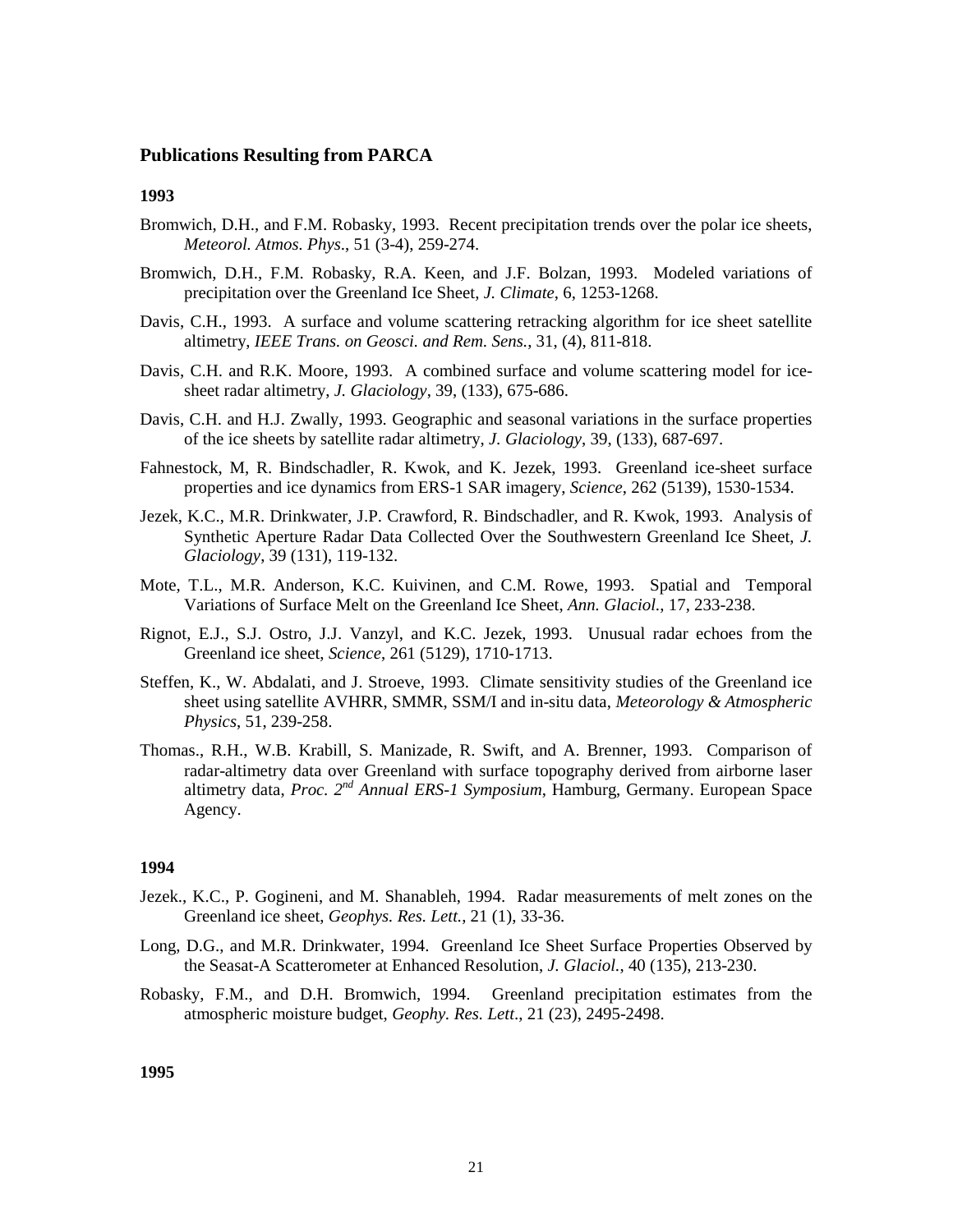- Abdalati, W., K. Steffen, C. Otto, and K. Jezek, 1995. Comparison of brightness temperatures from SSM/I instruments on the DMSP F8 and F11 satellites for Antarctica and the Greenland ice sheet, *Int. J. Remote Sensing*, 16 (7), 1223-1229.
- Abdalati, W. and K. Steffen, 1995. Passive microwave-derived snow melt regions of the Greenland ice sheet, *Geophy. Res. Lett.*, 22 (7), 787-790.
- Csatho, B. M., A. F. Schenk, R. H. Thomas, and W. B. Krabill, 1995. Topographic mapping by laser altimetry. *Proceedings of SPIE*, 2572, 10-20.
- Davis, C.H., 1995. Growth of the Greenland ice sheet: a performance assessment of altimeter retracking algorithms, *IEEE Trans. on Geosci. and Rem. Sens.*, 33 (5), 1108-1116.
- Davis, C.H., 1995. Synthesis of passive microwave and radar altimeter data for estimating accumulation rates of dry polar snow, *Int. J. Remote Sensing*, 16 (11), 2055-2067.
- Giovinetto, M.B., and H.J. Zwally, 1995. An assessment of the mass budgets of Antarctica and Greenland using accumulation derived from remotely sensed data in areas of dry snow, *Zeit. Gletsh. Glazial*., 31, 25-37.
- Joughin, I. R., D. P. Winebrenner, and M. A. Fahnestock, 1995. Observations of ice-sheet motion in Greenland using satellite radar interferometry, *Geophys. Res. Lett*., 22 (5), 571-574.
- Krabill, W., R.H. Thomas, K.C. Jezek, K. Kuivinen, and S. Manizade, 1995. Greenland ice sheet thickness changes measured by laser altimetry, *Geophys. Res. Lett.,* 22 (17), 2341-2344.
- Krabill, W.B., R.H. Thomas, C.F. Martin, R.N. Swift, and E.B. Frederick, 1995. Accuracy of airborne laser altimetry over the Greenland ice sheet*, Int. J. Remote Sensing*.
- Mote, T.L., and M.R. Anderson, 1995. Variations in Melt on the Greenland Ice Sheet Based on Passive Microwave Measurements, *J. of Glaciology*, 41, 51-60.
- Rignot, E., K.C. Jezek, and H.G. Sohn, 1995. Ice flow dynamics of the Greenland ice sheet from SAR interferometry, *Geophys. Res. Lett*., 22 (5), 575-578.
- Rignot, E., 1995. Backscatter model for the unusual radar properties of the Greenland ice sheet, *J. Geophys. Res. Planets*, 100 (E5), 9389-9400.
- Rogers, J.C., and E. Mosley-Thompson, 1995. Atlantic Arctic cyclones and the mild Siberian winters of the 1980s, *Geophys. Res. Lett.*, 22 (7), 799-802.
- Rowe, C.M., M.R. Anderson, T.L. Mote, and K.C. Kuivinen, 1995. Indications of Melt in Near Surface Ice Core Stratigraphy: Comparisons with Passive Microwave Melt Signals over the Greenland Ice Sheet, *Ann. Glaciol.*, 21, 59-63.
- Shuman, C.A., R.B. Alley, S. Anandakrishnan, J.C.W. White, P.M. Grootes, and C.R. Stearns, 1995. Temperature and accumulation at Greenland Summit: Comparison of highresolution isotope profiles and passive microwave brightness temperature trends, *J. Geophys. Res.,* 100 (D5), 9165-9177.
- Steffen, K., Surface energy exchange during the onset of melt at the equilibrium line altitude of the Greenland ice sheet, 1995. *Ann. Glaciol.*, 21, (13-18).
- Thomas, R.H., W.B. Krabill, E.B. Frederick, and K.C. Jezek, 1995. Thickening of Jakobshavn Isbrae, West Greenland measured by airborne laser altimetry, *Ann. Glaciol.*, 23, 259-262.
- Zabel, I. H. H., K. C. Jezek, P. A. Baggeroer and S. P. Gogineni, 1995. Ground-Based Radar Observations of Snow Stratigraphy and Melt Processes in the Percolation Facies of the Greenland Ice Sheet, *Ann. Glaciol.,* 21, 40-44.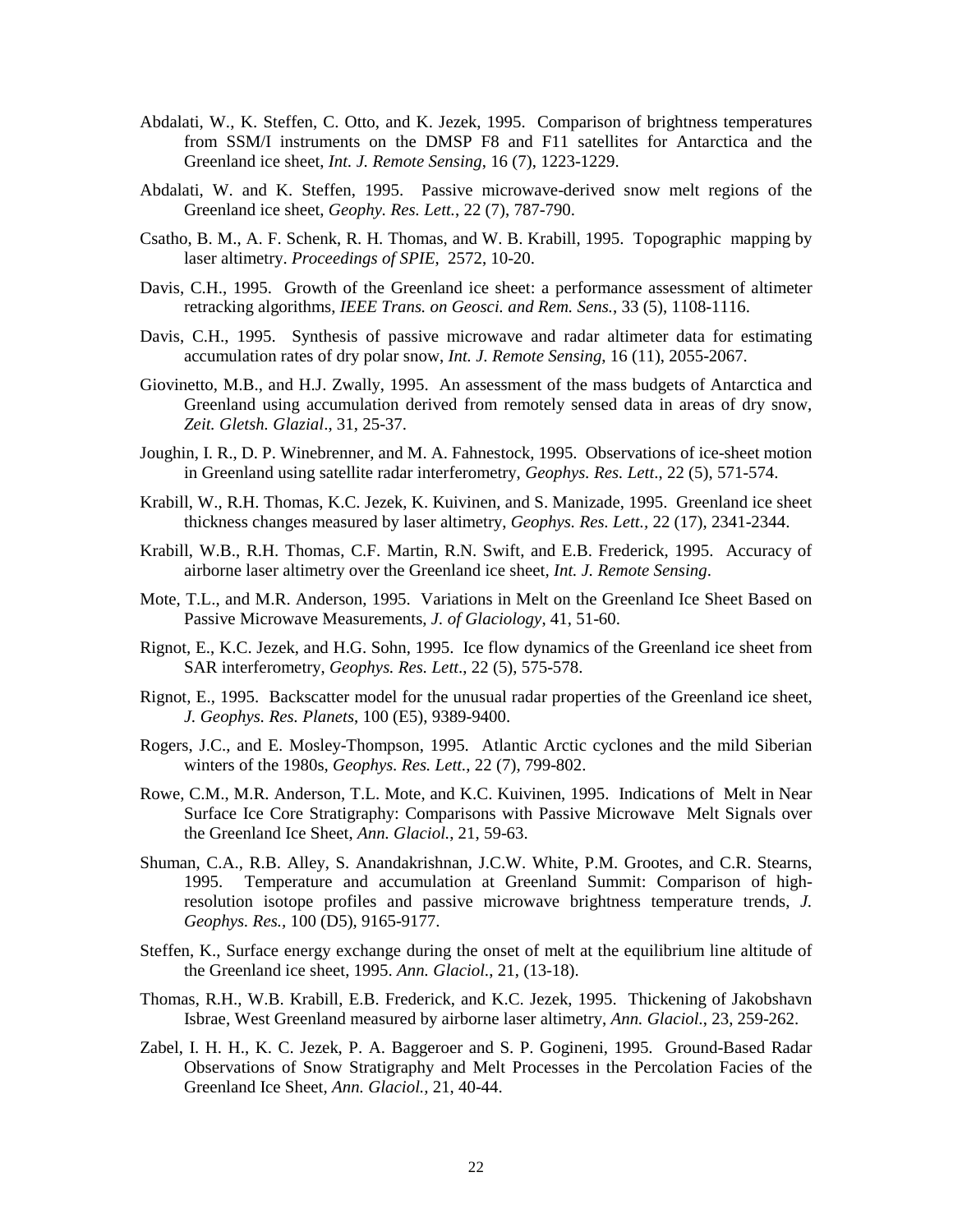Zwally, H.J., and M.B. Giovinetto, 1995. Accumulation in Antarctica and Greenland derived from passive-microwave data: a comparison with contoured compilations, *Ann. Glaciol.,*  21, 123-130.

#### **1996**

- Bromwich D.H., Y. Du, and K.M. Hines, 1996. Wintertime surface winds over the Greenland Ice Sheet, 1941-1947, *Mon. Weath. Rev.,* 124 (9).
- Csatho, B. M., A. F. Schenk, R. H. Thomas, and W. B. Krabill, 1996. Remote sensing of polar regions using laser altimetry. *International Archives of Photogrammetry and Remote Sensing*, 31(B/I), 42-47.
- Csatho B. M., R. H. Thomas, and W. B. Krabill, 1996. Mapping ice sheet topography with laser altimetry in Greenland. In Glaciers, Ice Sheets and Volcanoes, A Tribute to Mark F. Meier, ed. Samuel C. Colbeck, U. S. Army Corps of Engineers, *Cold Region Research and Engineering Laboratory*, 19-26.
- Davis, C.H., 1996. Temporal change in the extinction coefficient of snow on the Greenland ice sheet from an analysis of Seasat and Geosat altimeter data, *IEEE Trans. on Geosci. and Rem. Sens.*, 34 (5), 1066-1073.
- Davis, C.H., 1996. Comparison of ice-sheet satellite altimeter retracking algorithms, *IEEE Trans. on Geosci. and Rem. Sens.*, 34 (1), 229-236.
- Joughin, I., D. Winebrenner, M. Fahnestock, R. Kwok, and W. Krabill, 1996. Measurement of ice-sheet topography using satellite radar interferometry, *J. Glaciology*, 42 (140), 10-22.
- Joughin, I., R. Kwok, and M. Fahnestock, 1996. Estimation of ice-sheet motion using satellite radar interferometry, *J. Glaciology*, 42 (142), 564-575.
- Joughin, I., S. Tulaczyk, M. Fahnestock, and R. Kwok, 1996. A mini-surge on the Ryder Glacier, Greenland observed via satellite radar interferometry, *Science*, 274, 1525-1530.
- Kwok R., and M.A. Fahnestock, 1996. Ice sheet motion and topography from radar interferometry, *IEEE Trans Geosci. And Rem. Sens.*, 34 (1), 189-200.
- Mote, T.L., and C.M. Rowe, 1996. A Comparison of Microwave Radiometric Data and Modeled Snowpack Conditions for Dye-2, Greenland, *Meteorology and Atmospheric Physics*, 59, 245-256.
- Rignot, E., 1996. Tidal motion, ice velocity and melt rate of Petermann Gletscher, Greenland, measured from radar interferometry, *J. Glaciol.*, 42 (142), 476-485.
- Shuman C.A., M.A. Fahnestock, R.A. Bindschadler, R.B. Alley, and C.R. Stearns, 1996. Composite temperature record from the Greenland summit, 1987-1994: Synthesis of multiple automatic weather station records and SSM/I brightness temperatures, *J. Climate*, 9 (6), 1421-1428.
- Stroeve, J., M. Haefliger, and K. Steffen, 1996. Surface temperature fro ERS-1 ATSR infrared thermal satellite data in Polar regions, *J. Appl. Meteorol*., 35 (8), 1231-1239.

## **1997**

Abdalati, W. and K. Steffen, 1997. Snow melt on the Greenland ice sheet as derived from passive microwave satellite data, *J. Climate*, 10 (2), 165-175.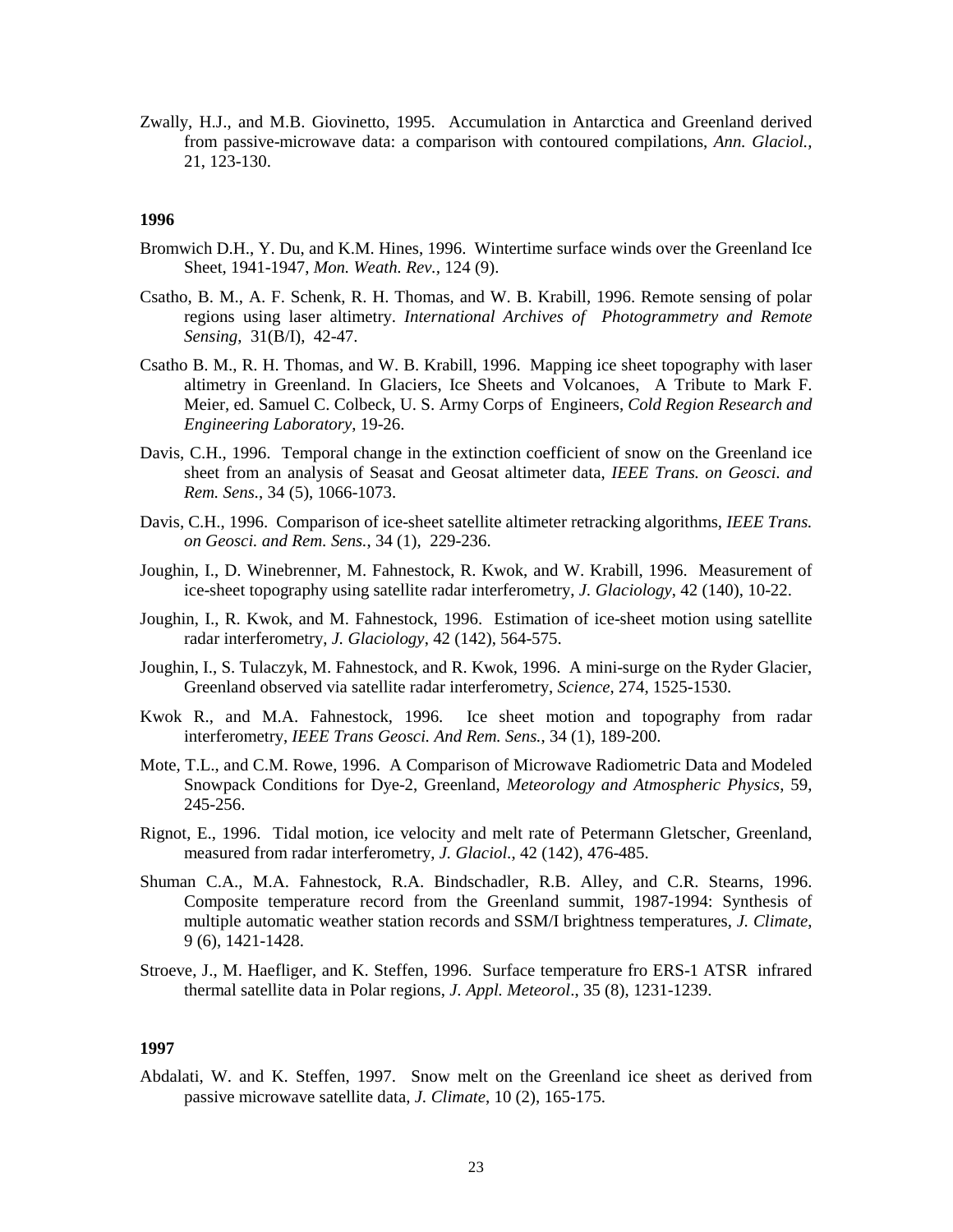- Abdalati, W. and K. Steffen, 1997. The effect of the Mt. Pinatubo eruptions on the Greenland ice sheet melt conditions, *Geophy. Res. Lett.*, 24 (14), 1795-1797.
- Allen C, S. Gogineni, B. Wohletz, K. Jezek, and T. Chuah, 1997. Airborne radio echo sounding of outlet glaciers in Greenland, *Int. J. Rem. Sens*., 18 (14), 3103-3107.
- Chen, Q.S., L. Bai, and D.H. Bromwich, 1997. A harmonic-fourier spectral limited area model with an external wind lateral boundary condition, *Mon. Wea. Rev*., 125, 143-167.
- Chen Q.S., D.H. Bromwich, and L.S. Bai, 1997. Precipitation over Greenland retrieved by a dynamic method and its relation to cyclonic activity, *J. Climate,* 10 (5), 839-870.
- Dahl-Jensen D., N.S. Gundestrup, K. Keller, S.J. Johnsen, S.P. Gogineni, C.T. Allen, T.S. Chuah, H. Miller, S. Kipfstuhl, and E. Waddington, 1997. A search in north Greenland for a new ice-core drill site, *J. Glaciol.,* 43 (144), 300-306.
- Davis, C.H., 1997. A robust threshold retracking algorithm for measuring ice-sheet surface elevation change from satellite radar altimeters, *IEEE Trans. on Geosci. and Rem. Sens.*, 35 (4), 974-979.
- Joughin I., M. Fahnestock, S. Ekholm, and R. Kwok, 1997. Balance Velocities for the Greenland Ice Sheet, *Geophys. Res. Lett*., 24 (23), 3045-48.
- Nolin, A. and J. Stroeve, 1997. The Changing Albedo of the Greenland Ice Sheet: Implications for Climate Change, *Ann. Glaciol.*, 25, 51-57.
- Rignot, E., S.P. Gogineni, W.B. Krabill, and S. Ekholm, 1997. North and northeast Greenland ice discharge from satellite radar interferometry, *Science*, 276 (5314), 934-937.
- Rignot, E., S.P. Gogineni, W.B. Krabill, and S. Ekholm, 1997. Mass balance of North Greenland—Response, *Science*, 278 (5336), 209-209.
- Rogers, J.C., R. Hellstrom, E. Mosley-Thompson and C.C. Wang, 1997. An abrupt Spring air temperature rise over the Greenland ice sheet, *J. Geophys. Research,* 102 (D12), 13,793- 13,800.
- Roman, D. R., B. M. Csatho, K. C. Jezek, R. H. Thomas, R. R. B. von Freese, R. Forsberg, and W. Krabill, 1997 . A comparison of geoid undulation models for west-central Greenland. *J. Geophys. Res. Solid Earth*, 102(B2), 2807-2814.
- Shuman C.A., R.B. Alley, M.A. Fahnestock, P.J. Fawcett, R.A. Bindschadler, J.W.C. White, P.M. Grootes, S. Anandakrishnan, and C.R. Stearns, 1997. Detection and monitoring of stratigraphic markers and temperature trends at the Greenland Ice Sheet Project 2 using passive-microwave remote-sensing data, *J. Geophys. Res—Oceans*, 102 (C12), 26877- 26886.
- Steffen, K., 1997. Hemispheric and directional reflectance of snow: Observations on the Greenland ice Sheet, IRS '96: Current Problems in Atmospheric Radiation, Eds. W. Smith and K. Stamnes, Deepak Publishing, 41-44.
- Stroeve, J., and A. Nolin, 1997. The changing albedo of the Greenland ice sheet: implications for climate modeling, *Ann. of Glaciol.,* 25, 51-57.
- Stroeve, J., A. Nolin, and K. Steffen, 1997. Comparison of AVHRR-Derived and in-situ Surface Albedo over the Greenland Ice Sheet, *Remote Sensing of the Environment*, 62 (3), 262-276.
- Wahr, J.M., and H. Dazhong, 1997. Predictions of Crustal Deformation Caused by Changing Polar Ice on a Visco-Elastic Earth, *Surveys in Geophysics*, 18, 303-312.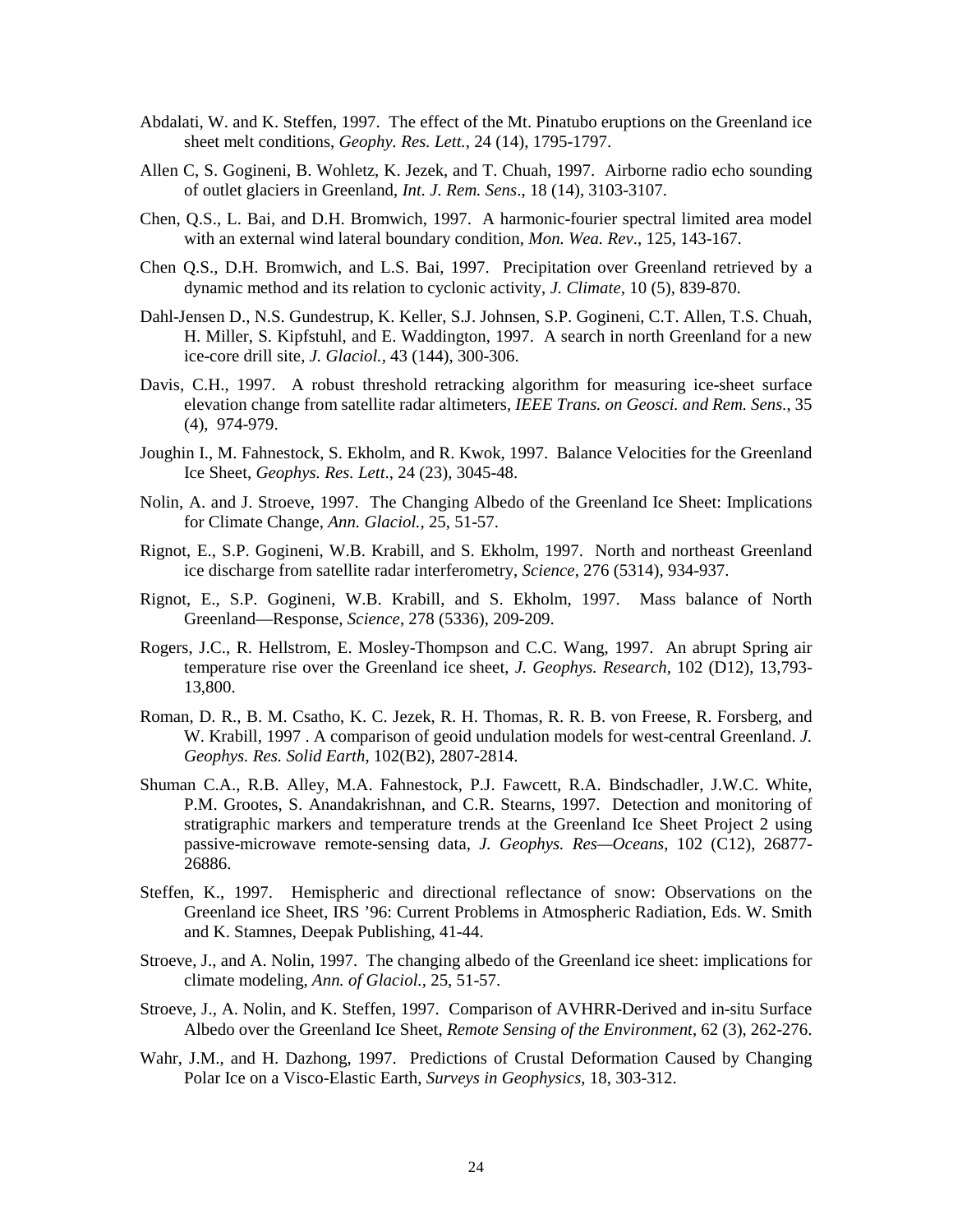Zwally, H.J., and M.B. Giovinetto, 1997. Annual sea level variability induced by changes in sea ice extent and accumulation on ice sheets: an assessment based on remotely sensed data, *Surveys in Geophysics*, 18, 327-340.

- Abdalati, W., and K. Steffen, 1998. Accumulation and hoar effects on microwave emission in the Greenland ice sheet dry snow zones, *J. Glaciol.,* 148, 523-531.
- Anklin, M., R.C. Bales. E. Mosley-Thompson, and K. Steffen, 1998. Annual accumulation at two sites in northwestern Greenland during recent centuries, *J. Geophys. Res*., 103 (D22), 28775-28783.
- Appenzeller, C., T.F. Stocker, and M. Anklin, 1998. North Atlantic Oscillation dynamics recorded in Greenland ice cores, *Science*, 282 (5388), 446-449.
- Bamber, J.L., S. Ekholm, and W.B. Krabill, 1998. The accuracy of satellite radar altimeter data over the Greenland ice sheet determined from airborne laser data, *Geophys. Res. Lett*., 25(16), 3177-3180.
- Bentley, C.R. and J.M. Wahr, 1998. Satellite Gravity and the Mass balance of the Antarctic Ice Sheet, *J. Glaciol*., 44 (146), 207-213.
- Bromwich, D. H., R. I. Cullather, Q.S. Chen, and B. Csatho, 1998. Evaluation of recent precipitation studies for the Greenland Ice Sheet, *J. Geophys. Res. Atmos.*, 103 (D20), 26007-26024.
- Davis, C.H., C. A. Kluever, and B.J. Haines, 1998. Elevation change of the southern Greenland ice sheet, *Science*, 279 (27 Mar), 2086-2088.
- Davis, C.H., C.A. Kluever, and B.J. Haines, 1998. Response: growth of the southern Greenland ice sheet, *Science,* 281 (28 Aug), 1251-51a.
- Ekholm, S., K. Keller, J. L. Bamber, and S. P. Gogineni, 1998. Unusual surface morphology from digital elevation models of the Greenland ice sheet, *Geophys. Research Lett*., 25 (19), 3623.
- Gogineni, S., T. Chuah, S. Allen, K. Jezek and R. K. Moore, 1998. An improved coherent radar depth sounder, *J. Glaciol.,* 148, 657-667.
- Joughin I., R. Kwok, and M. Fahnestock, 1998. Interferometric estimation of three-dimensional ice-flow using ascending and descending passes, *IEEE Trans. Geosci. and Rem. Sen.*, 36 (1).
- Jouzel, J., R.B. Alley, K.M. Cuffery, W. Dansgaard, P.Grootes, G. Hoffman, S.J. Johnsen, R.D. Koster,, D. Peel, C.A. Shuman, M. Stievenard, and J.W.C. White, 1998. Validity of the temperature reconstruction from water isotopes in ice cores, GISP2-GRIP Compendium Volume, *J. Geophys. Res*., 102 (C12), 26471-26488.
- Legarsky J., A. Wong, T. Akins, and S.P. Gogineni, 1998. Detection of hills from radar data in central-northern Greenland, *J. Glaciol.*, 44 (146), 182-184.
- Mote, T.L., 1998. Mid-tropospheric Circulation and Surface Melt on the Greenland Ice Sheet, Part I, Atmospheric Teleconnections, in *International J. of Climatology*, 18, 111-130.
- Mote, T.L., 1998. Mid-tropospheric Circulation and Surface Melt on the Greenland Ice Sheet. Part II: Synoptic Climatology. *International Journal of Climatology*, 18, 131-146.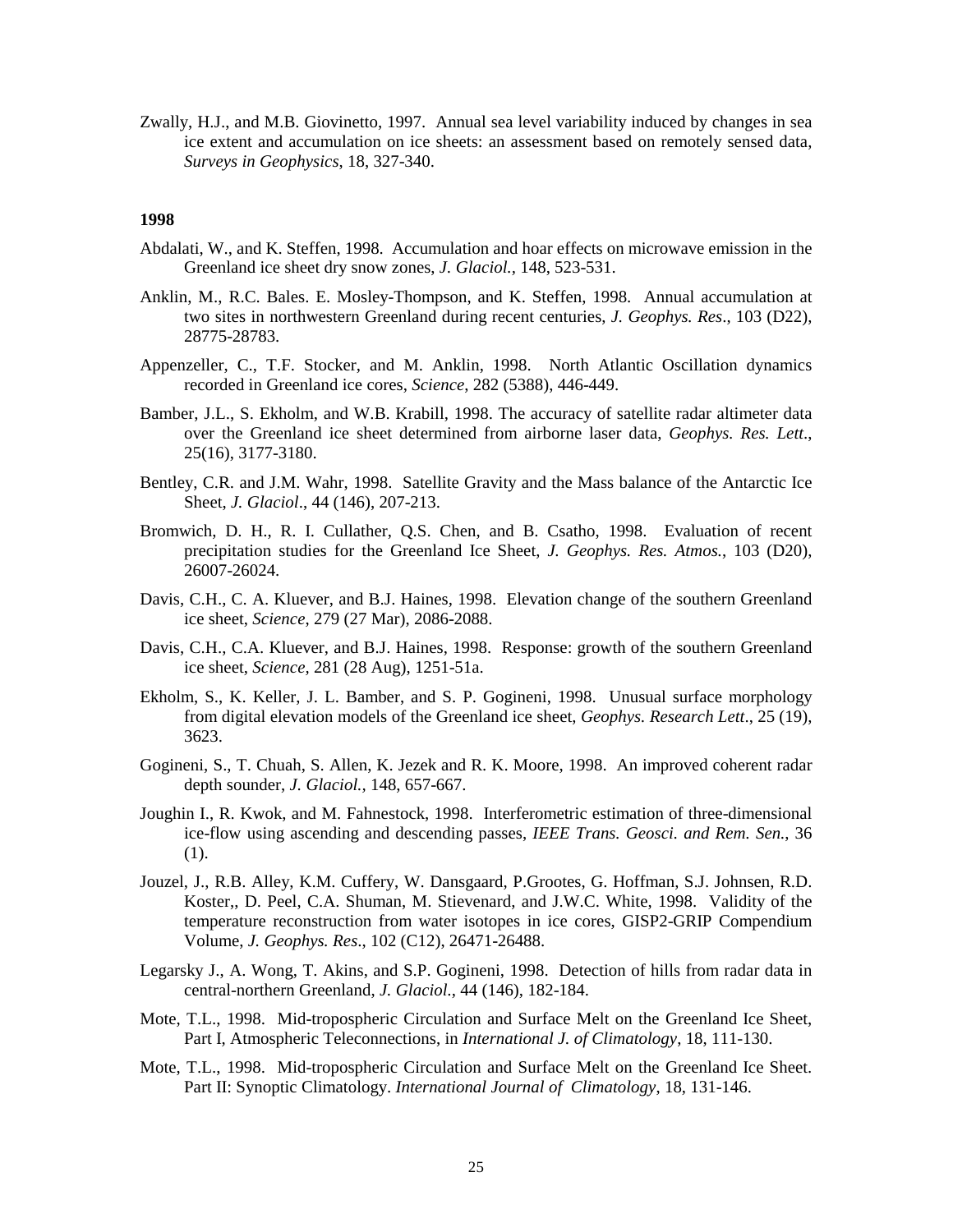- Rignot, E., 1998. Hinge line migration of Petermann Gletscher, north Greenland, detected using satellite-radar interferometry, *J. Glaciol*., 44 (148), 469-476.
- Scambos T.A., M.A. Fahnestock, 1998. Improving digital elevation models over ice sheets using AVHRR -based photoclinometry, *J. Glaciol*., 44 (146), 97-103.
- Shuman C.A., R.B. Alley, M.A. Fahnestock, R.A. Bindschadler, J.W.C. White, J. Winterle, and J.R. McConnell, 1998. Temperature history and accumulation timing for the snowpack at GISP2, central Greenland, *J. Glaciol.*, 44 (146), 21-30.
- Serreze, M., J. Key, J. E. Box, J. Maslanik, and K. Steffen, 1998. A new monthly climatology of global radiation for the Arctic and comparison with NCEP-NCAR reanalysis and ISCCP-C2 field*, J. Climate*, 11, 121-136.
- Stroeve, J., and K. Steffen, 1998. Variability of AVHRR-derived clear-sky surface temperature over the Greenland ice sheet, *J. Appl. Meteorol.*, 37 (1), 23-31.
- Thomas, R. H., B. M. Csatho, S. Gogineni, K. C. Jezek, and K. Kuivinen, 1998. Thickening of the western part of the Greenland ice sheet, *J. Glaciol.,* 44 (148), 651-656.
- Van der Veen, C. J., W. B. Krabill, B. M. Csatho, and J. F. Bolzan, 1998. Surface roughness on the Greenland ice sheet from airborne laser altimetry, *Geophy. Res. Lett.*, 25 (20), 3887- 3890.
- Wahr, J. and D. Han, 1998. Geodetic Techniques for Estimating Changes in Polar Ice, in *Dynamics of the Ice Age Earth; a Modern Perspective*, P. Wu, ed., 497-508.
- Zwally, H.J., A.C. Brenner, and J.P. DiMarzio, 1998. Technical comment: growth of the southern Greenland ice sheet, *Science*, 281 (28 Aug), 1251.

- Abdalati, W. and W.B. Krabill, 1999. Calculation of ice velocities in the Jakobshavn Isbrae area using airborne laser altimetry, *Remote Sensing of Environment*, 67, 194-204.
- Bromwich, D.H., Q.-s. Chen, Y. Li, and R.I. Cullather, 1999. Precipitation over Greenland and its relation to the North Atlantic Oscillation, *J. Geophys. Res.*, 104, 22,103-22,115.
- Chen, Q.S. and D.H. Bromwich, 1999. An equivalent isobaric geopotential height and its application to synoptic analysis and a generalized omega-equation in sigma coordinates, *Mon. Wea. Rev.,* 127, 145-172.
- Csatho, B. M., J. F. Bolzan, C. van der Veen, T. F. Schenk, and D-C. Lee, 1999. Surface velocities of a Greenland outlet glacier from high-resolution visible satellite imagery, *Polar Geography*, 23, 71-82.
- Forster, R. R., K. C. Jezek, J. Bolzan, F. Baumgartner, and S. P. Gogineni, 1999. Relationships between Radar Backscatter and Accumulation Rates on the Greenland Ice Sheet, *Int. J. Remote Sensing,* 20 (15 & 16), 3131-3147.
- Krabill, W.B., E. Frederick, S. Manizade, C. Martin, J. Sonntag, R. Swift, R. Thomas, W. Wright, J. Yungel, 1999. Rapid Thinning of Parts of the Southern Greenland Ice Sheet, *Science*, 283, 1522-1524.
- Long, D.G., and M.R. Drinkwater, 1999. Cryosphere Applications of NSCAT Data*, IEEE Trans. Geosci. and Rem. Sens.*, 37 (3), 1671-1684.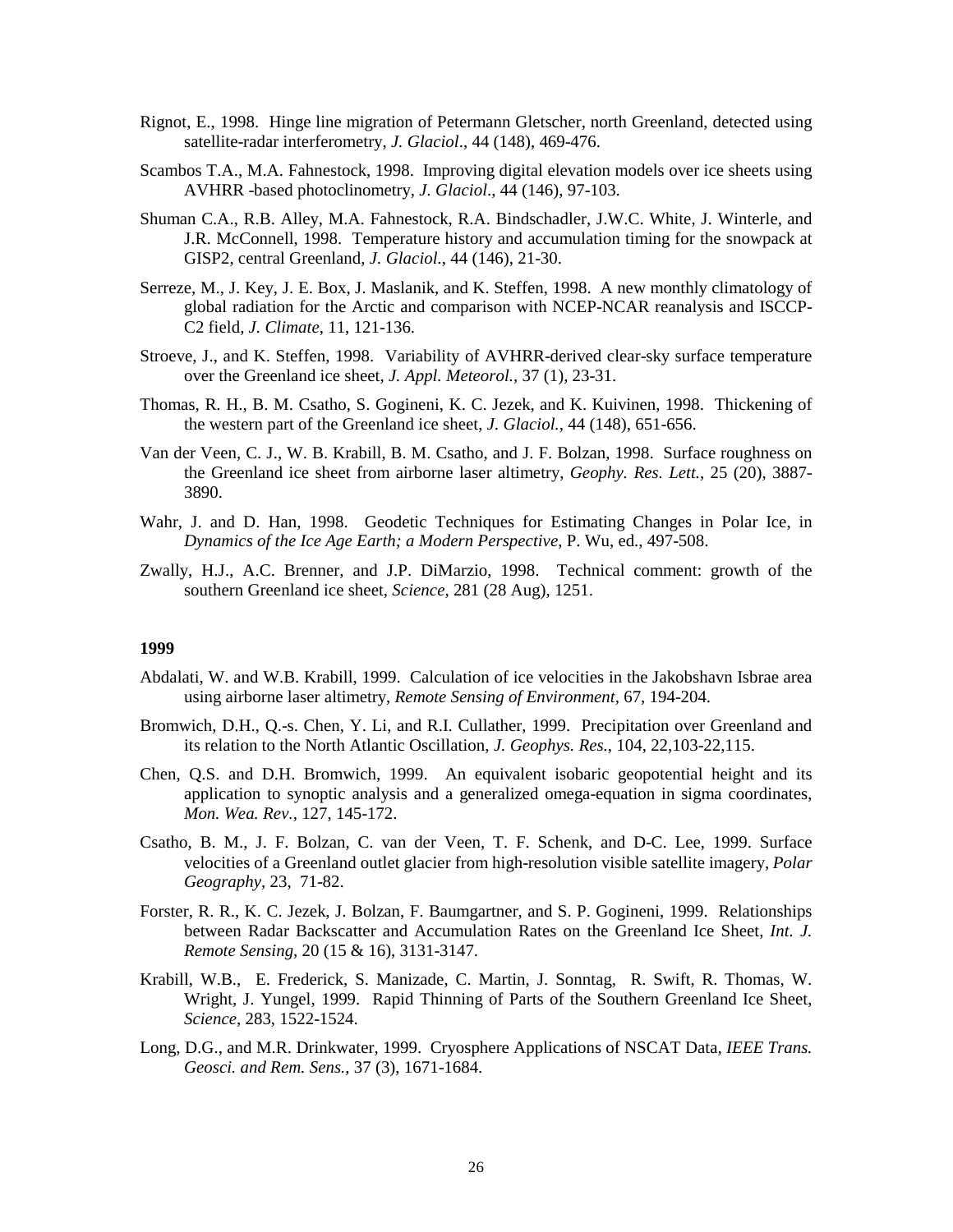- Joughin I., M. Fahnestock, R. Kwok, P. Gogineni, and C. Allen, 1999. Ice flow of Humboldt, Petermann and Ryder Gletscher, northern Greenland, *J. Glaciol.,* 45 (150), 231-241.
- Joughin, I., L. Gray, R. Bindschadler, S. Price, D. Morse, C. Hulbe, K. Mattar, and C. Werner, 1999. Tributaries of West Antarctic ice streams revealed by RADARSAT interferometry, *Science,* 286, 283-286.
- Steffen, K., W. Abdalati, and I. Sherjal, 1999. Hoar development on the Greenland ice sheet, *J. of Glaciology,* 45 (148), 63-68*.*
- Thomas, R., C. Davis, E. Frederick, S. Manizade, W. Krabill, J. McConnell, and J. Sonntag, 1999. Greenland ice sheet elevation change since 1978 from radar and laser altimetry, *Polar Geography*, (23), 169-184.

- Bamber, J.L., R.J. Hardy and I. Joughin, 2000. An analysis of balance velocities over the Greenland ice sheet and comparison with synthetic aperture radar interferometry, *J. Glaciology*, 46(152), 67-74.
- Bamber, J.L., R.J. Hardy, P. Huybrechts, and I. Joughin, 2000. A comparison of balance velocities, measured velocities and thermomechanically modelled velocities for the Greenland Ice Sheet, *Annals Glaciology*, (30), 211 - 216.
- Bingham, A.W. and M. Drinkwater, July 2000. Recent Changes in the Microwave Scattering Properties of the Antarctic Ice Sheet, *IEEE Trans. on Geosci. and Rem. Sens.*, (38), 4, 1810-1820.
- Davis, C.H., C. A. Kluever, B.J. Haines, C. Perez, and Y. Yoon, 2000. Improved elevation change measurement of the southern Greenland ice sheet from satellite radar altimetry, *IEEE Trans. on Geosci. and Rem. Sens.*, (38), 3, 1367-1378.
- Kim, C., B. Csatho, R. Thomas, C. J. van der Veen, 2000. Studying and monitoring the Greenland ice sheet using GIS techniques. *International Archives of Photogrammetry and Remote Sensing*, 32(B7/2), 678-685.
- Krabill, W., W. Abdalati, E. Frederick, S. Manizade, C. Martin, J Sonntag, R Swift, R. Thomas, W Wright, and J Yungel, 2000. Greenland ice sheet: high-elevation balance and peripheral thinning, *Science*, 289, 428-9.
- Long, D. and M.R. Drinkwater, 2000. Azimuth Variation in Microwave Scatterometer and Radiometer Data Over Antarctica, *IEEE Trans. on Geosci. and Rem. Sens.*, (38), 4, 1857- 1870.
- McConnell, J.R., R.J. Arthern, E. Mosley-Thompson, C.H. Davis, R.C. Bales, R. Thomas, J.F. Burkhart, and J.D. Kyne, 2000. Changes in Greenland ice-sheet elevation attributed primarily to snow-accumulation variability, *Nature*, 406, 877-879.
- McConnell, J.R., E. Mosley-Thompson, D. H. Bromwich, R.C. Bales and J.D. Kyne, 2000. Interannual variations of snow accumulation on the Greenland Ice Sheet (1985-1996): New observations versus model predictions, *J. Geophys. Res.*, 105(D3), 4039-4046.
- Rignot E., G. Buscarlet, B. Csatho, S. Gogineni, W.B. Krabill and M. Schmeltz, 2000. Mass Balance of the Northeast Sector of the Greenland Ice Sheet: A Remote Sensing Perspective, *J. Glaciol*., 46(153), 265 - 273.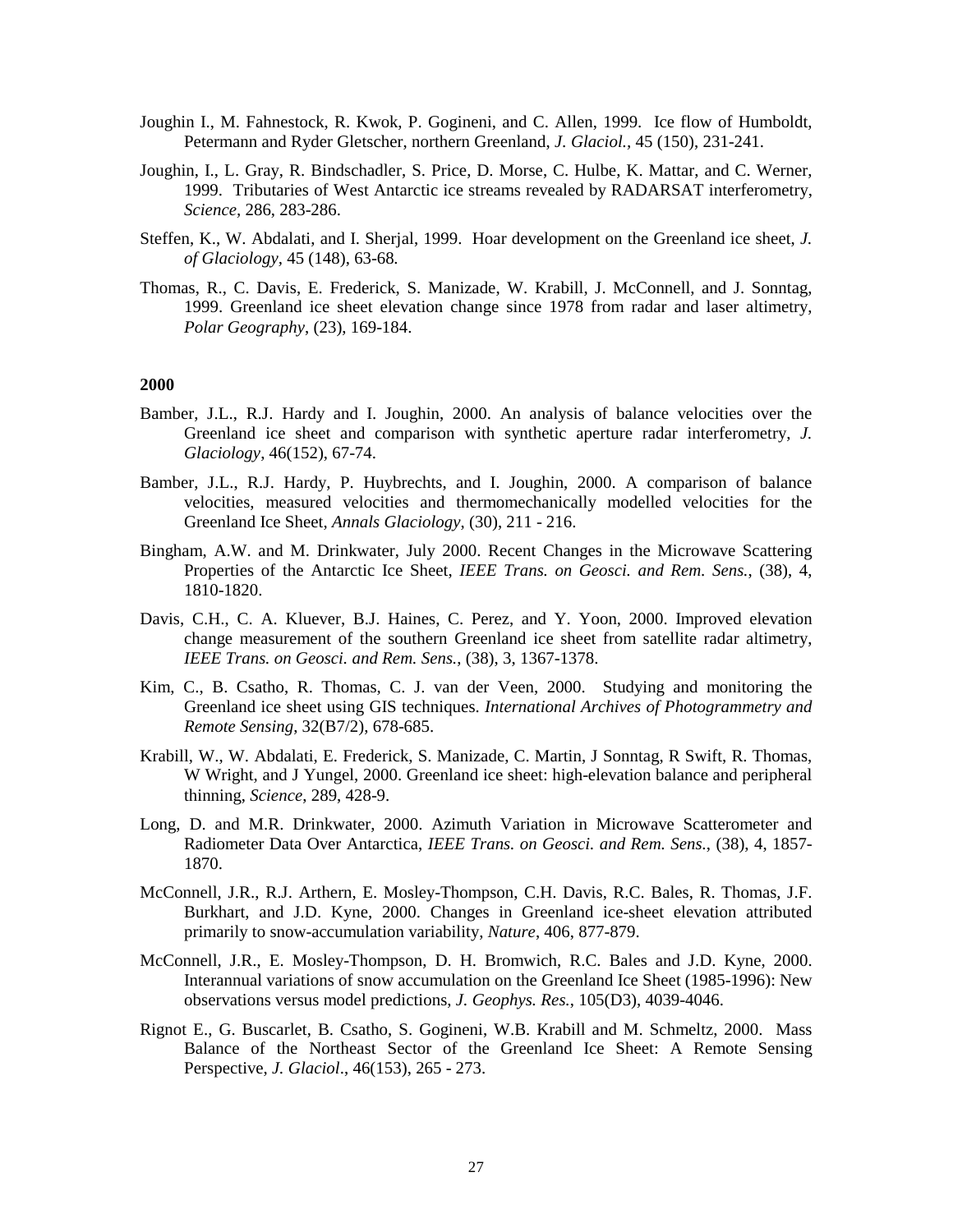- Thomas, R., W. Abdalati, T. Akins, B. Csatho, E. Frederick, S. Gogineni, W. Krabill, S. Manizade, and E. Rignot, 2000. Substantial thinning of a major east Greenland outlet glacier, *Geophy. Res. Lett.*, 27 (9), 1291-1294.
- Thomas, R., T Akins, B. Csatho, M Fahnestock, P Gogineni, C Kim, and J Sonntag, 2000. Mass balance of the Greenland ice sheet at high elevations, *Science*, 289, 426-427.
- van Dam, T., K. Larson, J. Wahr, O. Francis, and S. Gross, 2000. Using GPS and absolute gravity to observe ice mass changes in Greenland. *Trans. Am. Geophys. U.* (EOS), 81, 421, 426-427.
- Wahr, J., D. Wingham, and C.R. Bentley, 2000. A method of combining ICESAT and GRACE satellite data to constrain Antarctic mass balance, *J. Geophys. Res.*, 105, 16279-16294.

#### **In press**

- Arthern, R.J., D.P. Winebrenner, and E.D. Waddington. Densification of water ice deposits on the residual north polar cap of Mars, *Icarus*, in press.
- Bamber, J.L., Ekholm, S. and W.B. Krabill. A new, high-resolution digital elevation model of Greenland fully validated with airborne laser altimeter data, *J. Geophys. Res.-Solid Earth,*  in press.
- Joughin I., M. Fahnestock, and J. L. Bamber. Ice flow in the Northeast Greenland Ice Stream, *Ann. Glaciol,* in press.
- Joughin, I., M. Fahnestock, R. Kwok, P. Gogineni, and C. Allen. Ice Flow of Humboldt, Petermann, and Ryder Glaciers, *J. Glaciology,* in press.
- Morse, D.L., E.D. Waddington, H.-P. Marshall, T.A. Neumann, E.J. Steig, J.E. Dibb, D.P. Winebrenner, and R.J. Arthern. Accumulation rate measurements at Taylor Dome, East Antarctica: Techniques and strategies for mass balance measurements in polar environments, *Geografiska Annaler*, in press.
- Zagorodnov, V., L.G. Thompson and E. Mosley-Thompson. Portable system for intermediate depth ice core drilling, *J. Glaciol*., in press.
- Davis, C.H. and D.M. Segura, An algorithm for time-series analysis of ice sheet surface elevations from satellite altimetry, *IEEE Trans. on Geosci. and Rem. Sens.*, in press.
- Shuman, C.A., K. Steffen, J.E. Box, and C.R. Stearns, A Dozen Years of Temperature Observations at the Summit: Central Greenland Automatic Weather Stations 1987-1999, accepted *Journal of Applied Meteorology.*
- Stroeve, J., J. E. Box, C. Fowler, T. Haran, and J. Key, 2000. Intercomparison Between in-situ and AVHRR Polar Pathfinder-derived Surface Albedo over Greenland, *Remote Sensing of the Environment*, in press.

#### **Submitted**

Abdalati, W., W. Krabill, E. Frederick, S Manizade, C. Martin, J Sonntag, R. Swift, R. Thomas, W. Wright, and J. Yungel, Airborne Laser Altimetry Mapping of the Greenland Ice Sheet: Application to Mass Balance Assessment, submitted for publication in the *Journal of Geodynamics*, *Special Edition on Laser Altimetry*.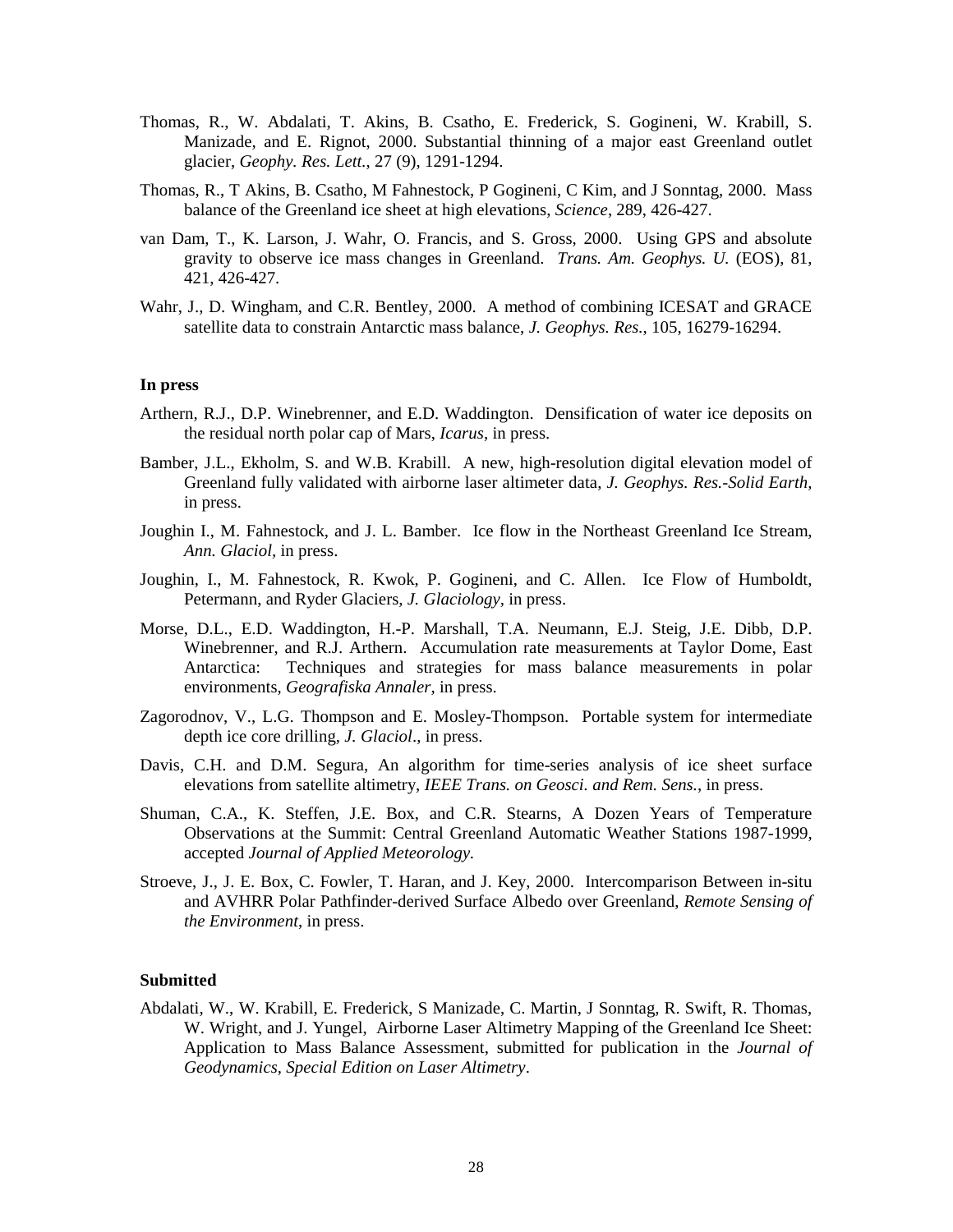- Bales, R.C., J.R. McConnell, E. Mosley-Thompson, and G. Lamorey, Accumulation Map for the Greenland Ice Sheet: 1971-1990, submitted to *Geophy. Res. Lett..*
- Bales, R.C., E. Mosley-Thompson, and J. R. McConnell, Variability of accumulation in northwest Greenland over the past 250 years, submitted to *Geophy. Res. Lett..*
- Calanca, P., and K. Steffen, The impact of an abrupt spring air temperature rise on the surface energy balance at the equilibrium line of the Greenland ice sheet, submitted to *Journal of Applied Meteorology.*
- Hamilton, G.S. and I.M. Whillans. Mass balance of the Greenland Ice Sheet using precision vertical GPS measurements, submitted to *Geophy. Res. Lett.*.
- Hanna, E., P. Valdes, and J.R. McConnell, Patterns and variations of snow accumulation over Greenland, 1979-98, from ECMWF analyses and their verification, submitted to *J. Climate*.
- Martin, C. F., W. B. Krabill, R. H. Thomas, W. Abdalati, J Sonntag, R. N. Swift, E. B. Frederick, S Manizade, and J. G. Yungel, Aircraft Laser Altimetry Measurement of Elevation Changes of the Greenland Ice Sheet: Technique and Accuracy Assessment, submitted to *Journal of Geodynamics, Special Edition on Laser Altimetry.*
- Mote, T.L. Ablation Estimates for the Greenland Ice Sheet from Passive Microwave Measurements, invited for submission to *Professional Geographer,* special issue on *Remote Sensing in Climatology.*
- Thomas, R. and the PARCA Investigators. Recent mass-balance observations results from NASA's Program for Arctic Regional Climate Assessment (PARCA), First part of Chapter 8 – The Greenland Ice Sheet – to be published in the book *Mass balance of the cryosphere: observations and modeling of contemporary and future changes*, edited by J. Bamber, submitted.
- Wahr, J. and J. Davis. Geodetic constraints on glacial isostatic adjustment, submitted to *Glacial Isostatic Adjustment and the Earth System: Sea-Level, Crustal Deformation, Gravity and Rotation*, J. Mitrovica and B. Bermeersen, eds., AGU.
- Wahr, J., T. van Dam, K. Larson, and O. Francis, Geodetic Measurements in Greenland and Their Implications, submitted to *J. Geophys. Res. Solid Earth.*
- Wahr, J., T. van Dam, K. Larson, and O. Francis. GPS measurements of vertical crustal motion in Greenland, submitted to *J. Geophys. Res. Atmos*.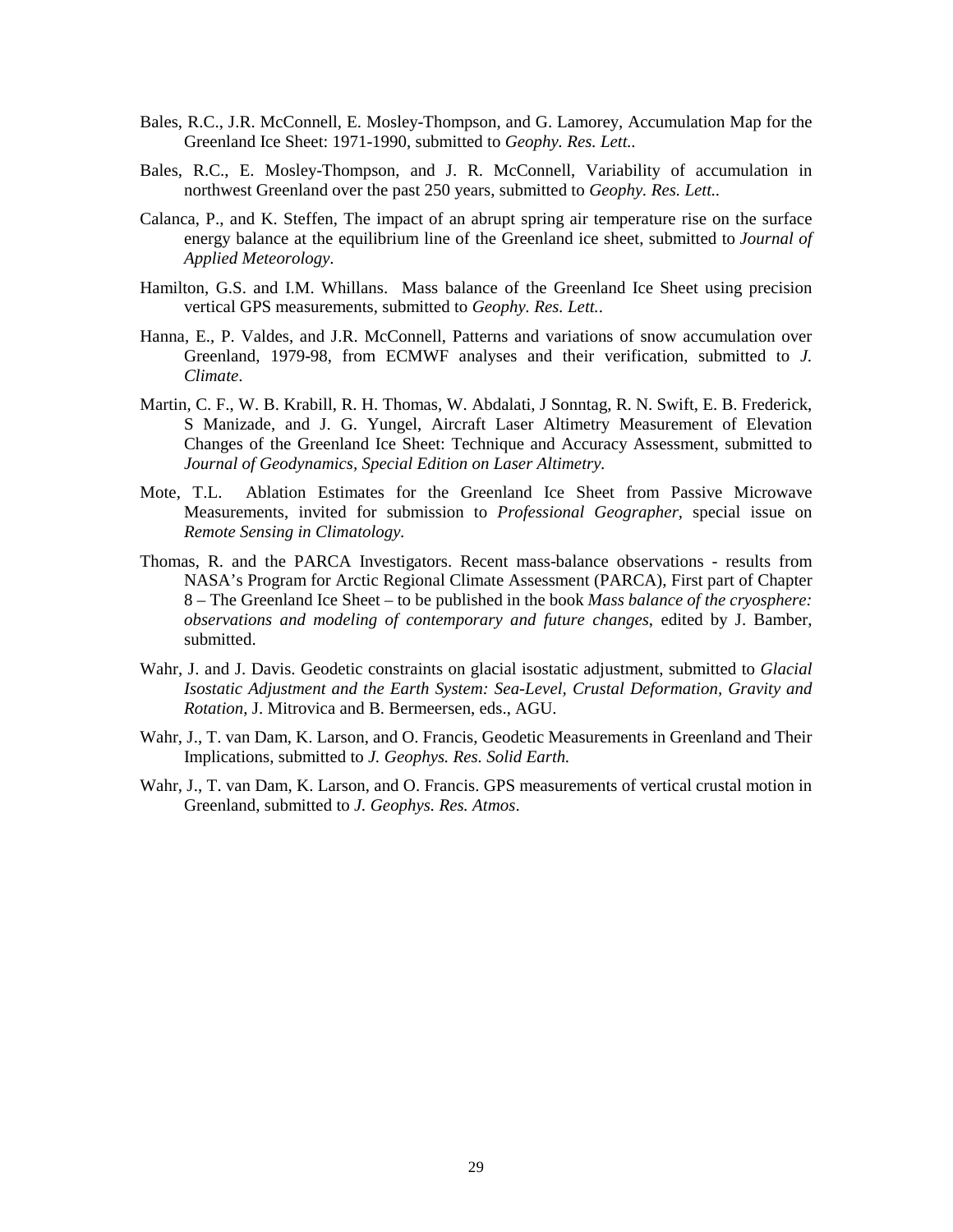#### **Submitted to JGR Special Section (2000)**

Abdalati, W., W. Krabill, E. Frederick, S. Manizade, C. Martin, J. Sonntag, R. Swift, R. Thomas, W. Wright, and J. Yungel, Outlet glacier and margin elevation changes: near-coastal thinning of the Greenland ice sheet, submitted to Special PARCA Section of *J. Geophys. Res. Atmos*.

Albert, M.R., Effects of Snow and Firn Ventilation on Sublimation Rates, submitted to Special PARCA Section of *J. Geophys. Res. Atmos*.

- Bales, R. C., J. R. McConnell, E. Mosley-Thompson and B. Csatho, Historical and recent accumulation over the Greenland ice sheet, submitted to Special PARCA Section of *J. Geophys. Res. Atmos*.
- Bamber, J.L., R. L. Layberry, and S.P. Gogenini, A new ice thickness and bedrock data set for the Greenland ice sheet: part I, submitted to Special PARCA Section of *J. Geophys. Res. Atmos*.
- Bøggild , C.E., Characteristic Climate- and Ablation Gradients of the Storstrømmen Glacier, North-East Greenland, submitted to Special PARCA Section of *J. Geophys. Res. Atmos*.
- Box, J.E., and K. Steffen, Sublimation Estimates for the Greenland Ice Sheet using Automated Weather Station Observations, submitted to Special PARCA Section of *J. Geophys. Res. Atmos*.
- Bromwich, D.H., Q.-S. Chen, L.-S. Bai, E.N. Cassano, and Y. Li, Modeled precipitation variability over the Greenland Ice Sheet, submitted to Special PARCA Section of *J. Geophys. Res. Atmos*.
- Cassano, J., J. E. Box, D. Bromwich, L.Li, and K. Steffen, Verification of Polar MM5 simulations of Greenland's atmospheric circulation, submitted to Special PARCA Section of *J. Geophys. Res. Atmos*.
- Davis, C., J. McConnell, J. Bolzan, J. Bamber, R. H. Thomas, and E. Mosley-Thompson, Elevation changes of the Southern Greenland ice sheet from 1978 to 1988: interpretation, submitted to Special PARCA Section of *J. Geophys. Res. Atmos*.
- Drinkwater, M.R., Long, D.G., and Bingham, A.W., Greenland Snow Accumulation Estimates from Scatterometer Data, submitted to Special PARCA Section of *J. Geophys. Res. Atmos*.
- Fahnestock, M.A., I. Joughin, T. A. Scambos, R. Kwok, W. B. Krabill , and S. Gogineni, Icestream related patterns of ice flow in the interior of northeast Greenland, submitted to Special PARCA Section of *J. Geophys. Res. Atmos*.
- Fahnestock, M., W. Abdalati, S. Luo, and S. Gogineni, Internal Layer Tracing and Age-Depth-Accumulation Relationships for the Northern Greenland Ice Sheet, submitted to Special PARCA Section of *J. Geophys. Res. Atmos*.
- Gogineni, S., D. Tammana, D. Braaten, C. Leuschen, T. Akins, J. Legarsky, P. Kanagaratnam, J. Stiles, C. Allen and K. Jezek, Coherent Radar Ice Thickness Measurements over the Greenland Ice Sheet, submitted to Special PARCA Section of *J. Geophys. Res. Atmos*.
- Kanagaratnam, P., S. P. Gogineni, N. Gundestrup, and L. Larsen, High-Resolution Radar Mapping of Internal Layers at NGRIP, submitted to Special PARCA Section of *J. Geophys. Res. Atmos.*